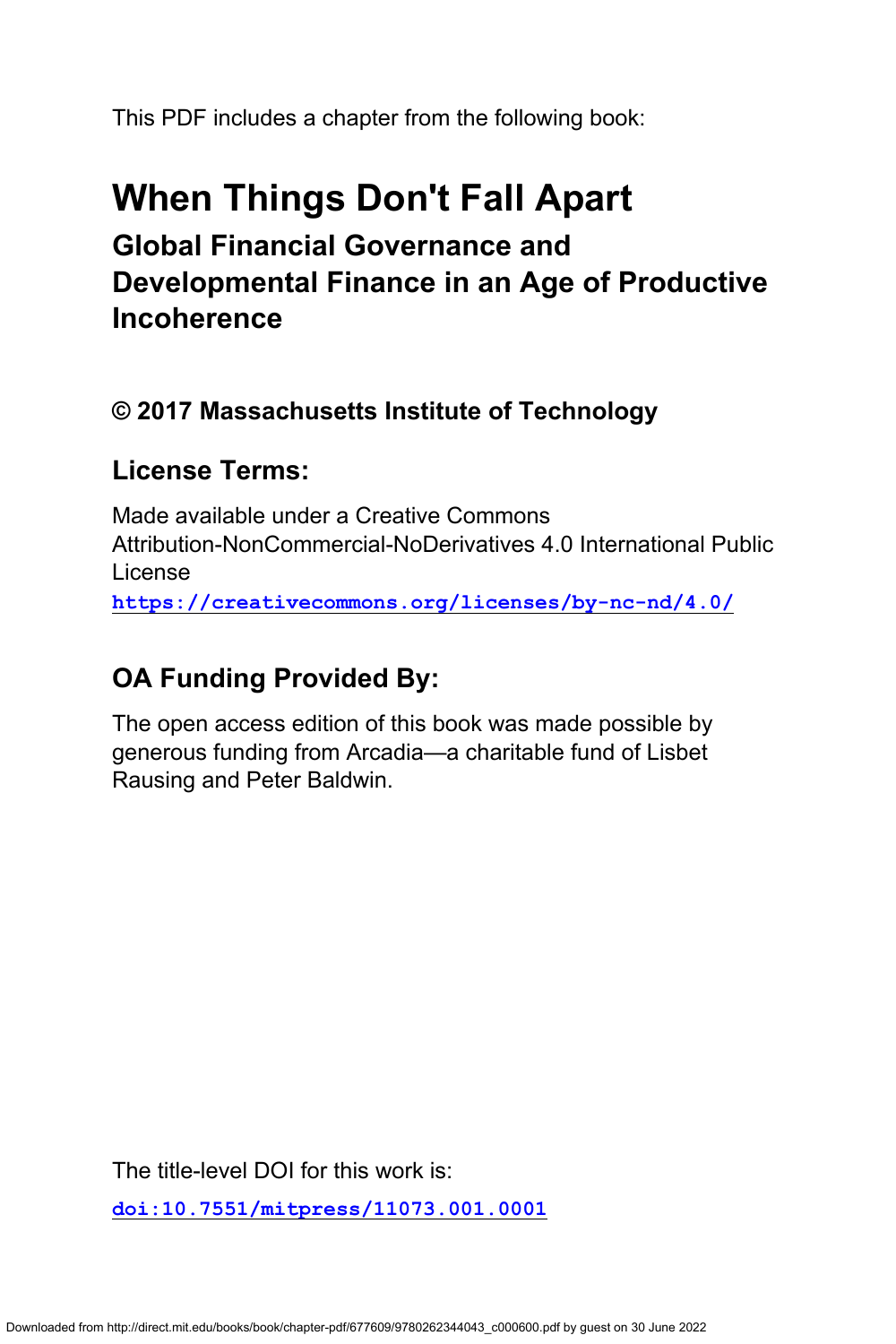## **7 Financial Crisis, Financial Control**

"It was as if the Vatican had given its blessing to birth control." So begins an article on the resurrection and growing respectability of capital controls at the IMF (*Economist* 2013). Indeed, one of the most surprising effects of the global crisis has been its profound impact on thinking and practice around what was until recently a forbidden policy instrument.

## **Capital Controls: A Brief History**

In the immediate aftermath of World War II, the IMF fully embraced capital controls. For several decades following the war, capital controls were utilized almost universally around the globe. Capital controls were widely understood by academic economists, policymakers, and IMF officials as necessary tools of prudential financial management (Helleiner 1994; 2014a; Pérez Caldentey and Vernengo 2012). Controls were implemented to enhance macroeconomic policy autonomy, promote financial and currency stability, protect domestic industries from foreign control or competition, and ensure the provision of adequate credit to favored sectors at the right price (Epstein, Grabel, and Jomo K. S. 2004).

John Maynard Keynes and U.S. Treasury official Harry Dexter White are widely credited with incorporating capital controls as a central feature of the emerging Bretton Woods system. They advocated controls on both the sending and receiving ends, and emphasized the need for cooperation between capital source and recipient countries (see Crotty 1983; Helleiner 1994; Horsefield 1969, 31, 65; Steil 2013, 134, 150). Keynes stated that "control will be more difficult to work by unilateral action . . . if movements of capital cannot be controlled at both ends." In the same vein, White argued that "almost every country, at one time or another, exercises control over the inflow or outflow of investments, but without the co-operation of other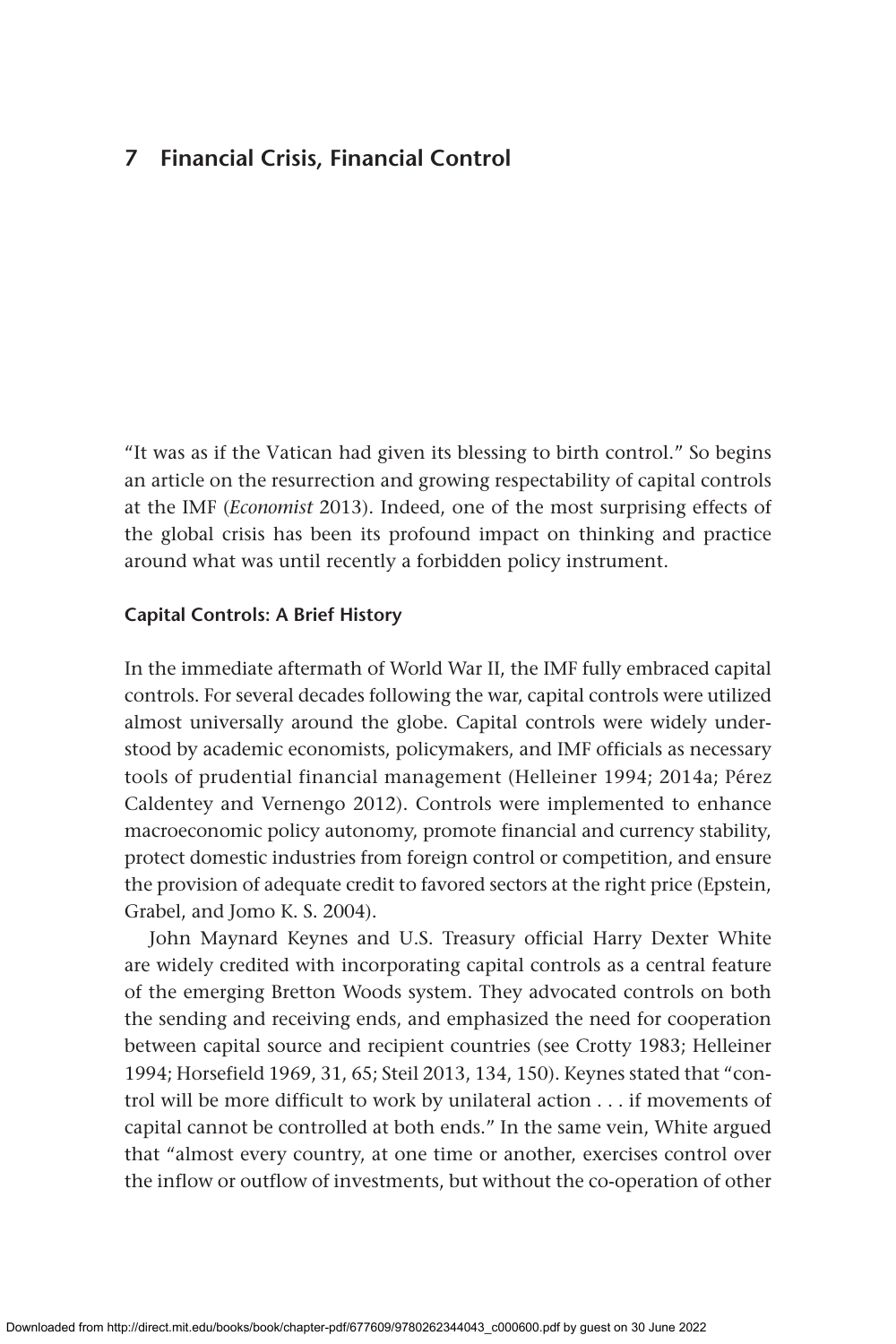countries such control is difficult, expensive and subject to considerable evasion" (quoted in Horsefield 1969, 31, 65). Keynes's plan granted greater autonomy to individual states over the method and degree of controls. White's plan placed cooperation among capital sending and recipient governments at center stage, with an obligation on the part of recipients of foreign capital to cooperate in blocking inflows when other governments made such requests (Steil 2013, 134, 150).

Before Keynes and White, Raúl Prebisch advocated capital controls in peripheral economies. Prebisch maintained that controls were essential to manage cyclical fluctuations and to shift the composition of capital inflows away from short-term and toward long-term finance. Under his direction, the Central Bank of Argentina in 1943 introduced controls to promote financial stability and sustain economic development (Pérez Caldentey and Vernengo 2016, 1728).

## **The Neoliberal Era and the Asian Crisis**

The stagflation of the 1970s inaugurated a paradigm shift in the economics profession away from traditional Keynesian thought and toward the Chicago School view of the virtues of market mediation. By the early 1980s, the IMF was firmly in the grip of neoliberalism. In that intellectual milieu, capital controls were largely derided as a vestigial organ of wrongheaded, dirigiste economic meddling.1 The case for liberalizing international capital flows in EMDEs was nested in a broader neoliberal embrace of financial liberalization. Liberalization involved the deregulation of domestic financial flows and institutions, promotion of financial innovation, "light touch" financial regulation, and inflation targeting by politically independent central banks.2

Rather than shaking the IMF from its neoliberal commitments, recurrent crises during the 1980s and 1990s had the effect of recommitting the institution to financial liberalization. The Asian crisis is emblematic in this regard. When Malaysia introduced outflow controls in 1998, the IMF viewed them as retrogressive, calling them a "step back" toward outdated, self-defeating policies (Adam and Kate 2010). The IMF was not alone in excoriating Malaysian leaders. A representative article in the international business press stated that "foreign investors in Malaysia have been expropriated, and the Malaysians will bear the cost of their distrust for years" (cited in Kaplan and Rodrik 2001, 11). One commentator likened the country's outflow controls to a financial Roach Motel, observing that they "deeply frightened global investors" because "money can get in, but it can't get out" (Coy, Kripalani, and Clifford 1998, 37). Flagging the country's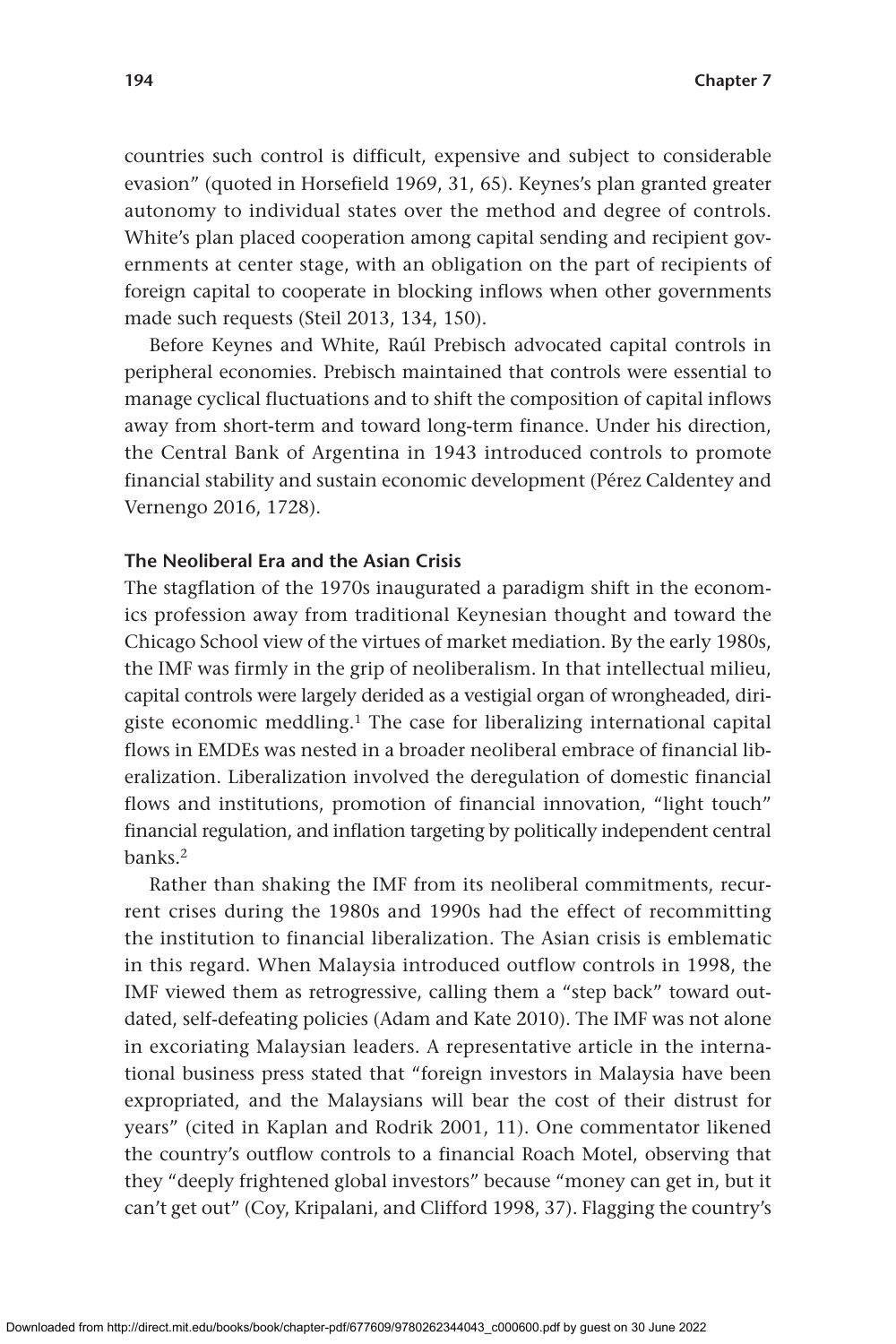controls, Moody's, Standard and Poor's, and Fitch downgraded Malaysia's sovereign debt rating (Abdelal and Alfaro 2003).3

With notable exceptions, IMF staff and the economics profession remained largely intolerant of capital controls through the early twentyfirst century. During the long neoliberal period, one had to look to the work of the Keynesian minority within the academic wing of the economics profession and to the world's heretical finance ministries for forceful, consistent support of the management of international capital flows.4

Ultimately, however, neither the IMF nor the economics profession could remain impervious to recurrent crises associated with financial liberalization or to EMDE practices that flouted the neoliberal prescription. In the late 1990s, just prior to the Asian crisis, the IMF was poised to enshrine capital flow liberalization in its Articles of Agreement (as discussed in chapter 3). The Asian crisis derailed that effort. Moreover, despite the neoliberal tenor of the times, some countries (such as China, Chile, and Colombia) stubbornly maintained controls, with notable success. Partly in response, the Asian crisis precipitated the beginning of a begrudging reevaluation of capital controls. Indeed, what now appears as the "new normal" (Grabel 2011) regarding controls resulted from a gradual process of legitimation that began slowly and unevenly after the Asian crisis (Abdelal 2007; Chwieroth 2010; Moschella 2009).

Early cracks in the neoliberal consensus following the Asian crisis appeared in the work of prominent neoclassical economists, such as Jagdish Bhagwati (1998) and Martin Feldstein (1998), who criticized the way in which powerful interest groups and the IMF used the crisis to press for capital account liberalization. They were soon joined by other leading mainstream economists, such as Maurice Obstfeld and Paul Krugman (Obstfeld 1998; Krugman 1998), who came to recognize the risks associated with unrestrained capital flows. Academic literature following the Asian crisis gradually reflected this evolving view. Notably, cross-country empirical studies offered strong support for the macroeconomic achievements of inflow controls (Chwieroth 2010, chap. 8; Epstein, Grabel, and Jomo K. S. 2004; Magud and Reinhart 2006). Evidence supporting the achievements of outflow controls was far less abundant, but nontrivial, as discussed in Epstein, Grabel, and Jomo K. S. (2004) and Epstein (2012). Research on Malaysia by Kaplan and Rodrik (2001), for instance, is strongly favorable regarding the achievements of Malaysia's outflow controls.5

IMF research economists began to adjust their views on capital controls in the context of this academic ferment. Early adjustments in IMF thinking were subtle, uneven, and inconsistent. Nonetheless, in the period following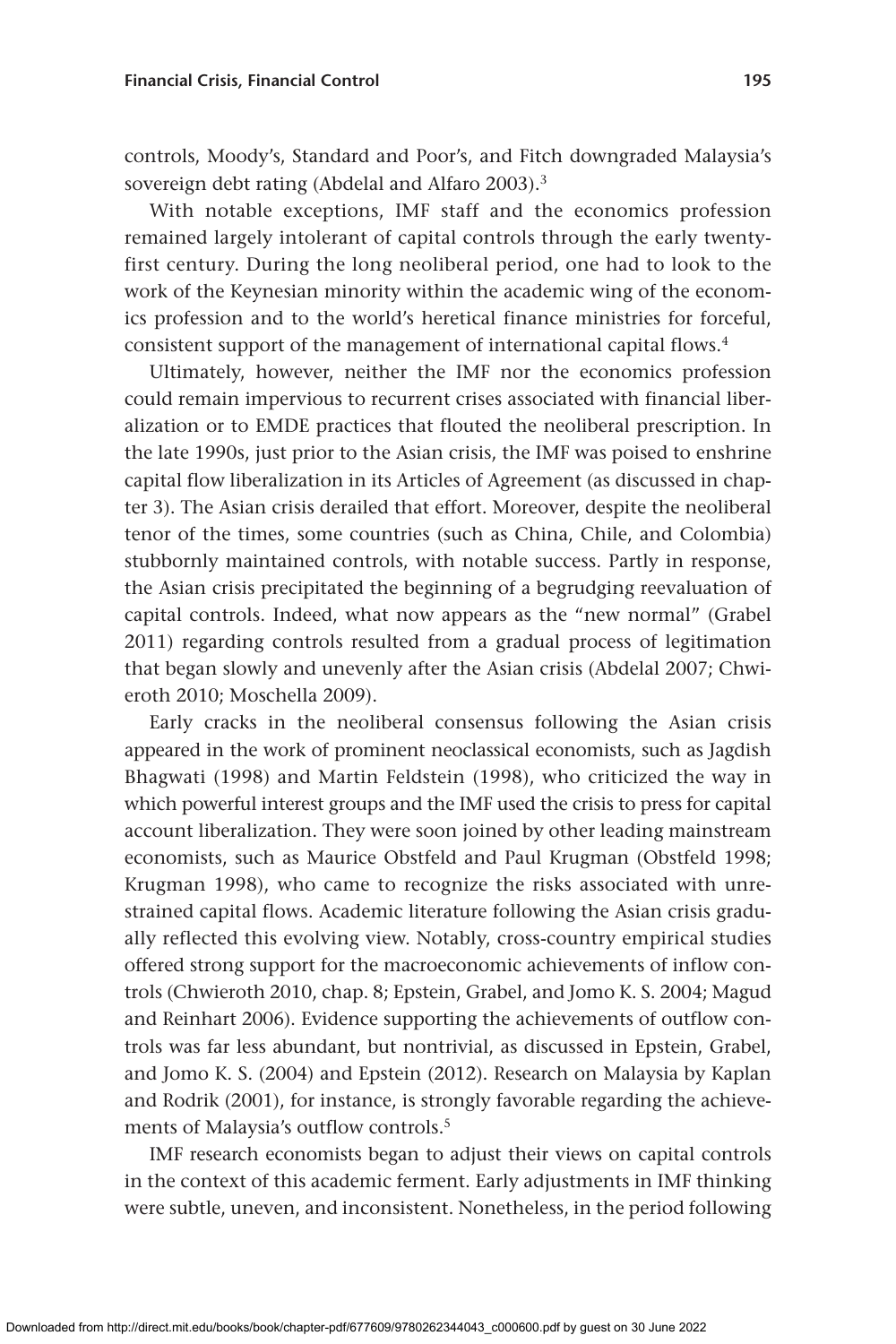the Asian crisis, the center of gravity at the Fund shifted away from an unequivocal, fundamentalist opposition to any interference with the free flow of capital to a tentative, conditional acceptance of temporary, "marketfriendly" inflow controls (Prasad et al. 2003).

As expected, the new pragmatism encountered pushback from many leading economists (e.g., Edwards 1999; Forbes 2005). The profession was clearly unwilling to shed its commitment to capital flow liberalization, and the new thinking failed to generate anything like a new consensus. Instead, the late 1990s and the years since have been marked by halting steps away from the orthodoxy on capital flow liberalization. The resulting unevenness is apparent in the work of the IMF itself during and following the Asian crisis, as illuminated in a 2005 study by the IEO of IMF practices from the Asian crisis to 2004 (IEO 2005). The IEO (2005, 48) acknowledges a discernible disconnect between IMF research on the one hand, which at best featured ambivalence toward capital controls, and the creeping tolerance for controls by the institution's economists when they worked with particular countries on the other.<sup>6</sup> The relative autonomy of different departments at the IMF, a lack of univocal leadership from the top, and the internal entrepreneurship of midrange staff when working in different contexts help to account for IMF inconsistency during the period (Chwieroth 2010; 2014).

Adding to the emerging confusion surrounding capital controls, policymakers from different parts of the world crafted competing etiologies of the Asian crisis. As discussed in chapter 3, those from the United States emphasized crony capitalism and overregulated banking systems, the solution for which was increased financial liberalization. In contrast, Asian and European analysis targeted radical financial deregulation (Wade 1998–1999). The divergent diagnoses generated conflict over the financial liberalization ideal and contending perspectives on the need for and nature of desirable reforms to global financial governance.

### **The Global Crisis: Rebranding Capital Controls**

The global crisis occurred in the midst of the new aperture surrounding financial liberalization and transformed the landscape concerning the legitimacy of capital controls. Beginning in 2008, a large number of EMDEs and several countries on the European periphery implemented far-reaching, heterogeneous controls on capital inflows and outflows in response to diverse economic challenges. From an immediate precrisis vantage point, the range and creativity of the policy interventions across a significant swath of economies was audacious.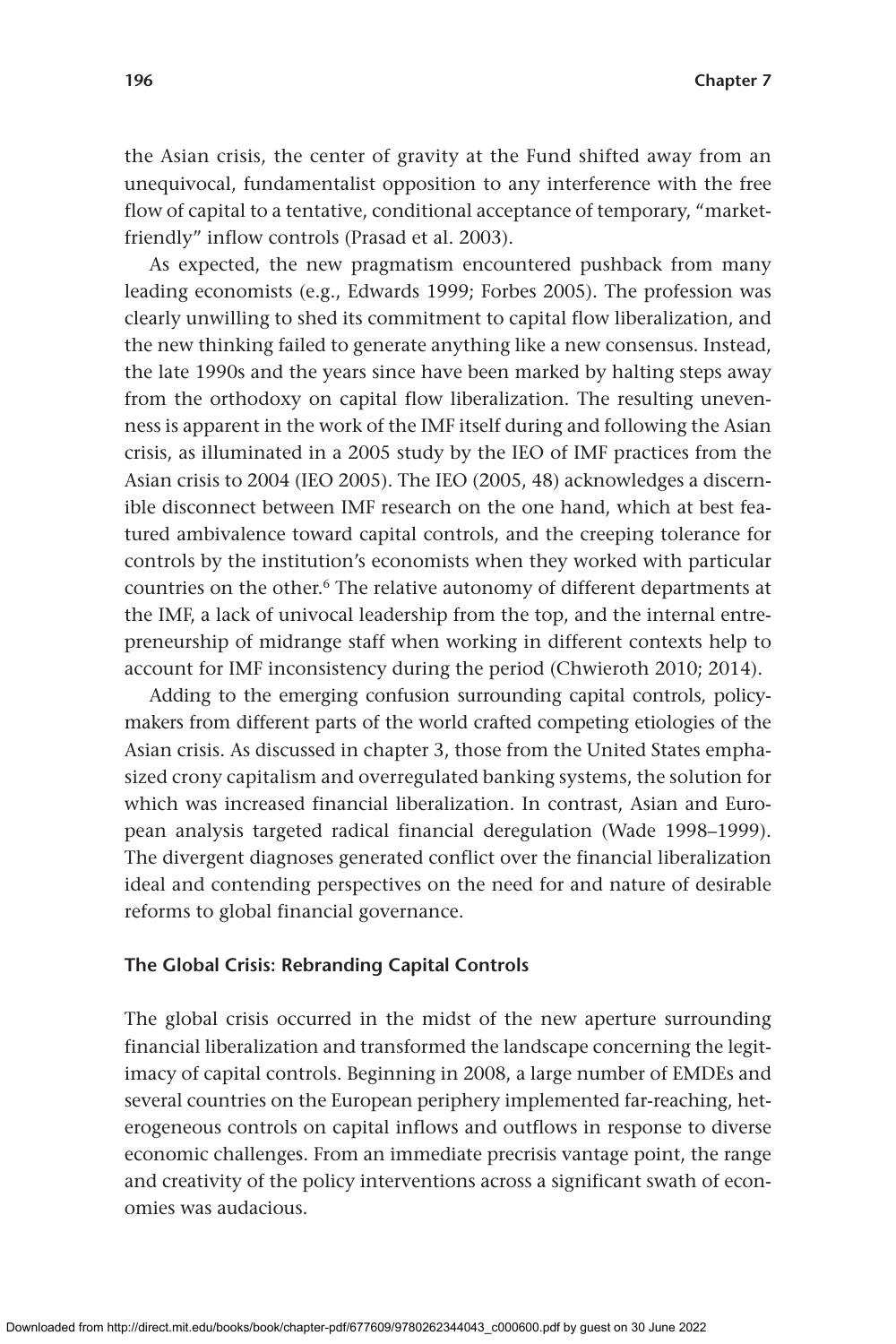The impact of the crisis and the new capital management initiatives on economic thinking and practice is nothing short of stunning. Today there is appreciation among economists and policymakers of the channels by which unrestrained capital flows and high levels of liquidity can undermine macroeconomic and trade performance through their effects on the exchange rate and asset markets. The Asian and global crises together provided ample cross-national evidence that large, footloose capital inflows aggravate financial fragility by fueling spectacular, unsustainable asset bubbles and excessive leveraging by households and firms, including financing strategies that involve severe locational mismatches. Equally important, large-scale reversals of capital flows severely test the limits of financial resilience and reserve adequacy. On the political side, the crises underscored the connection between large, unmanaged capital flows and the rise of interstate tensions over policy spillover effects. They also highlighted the political tensions aggravated by creditor-mandated adjustment programs built on the myth of economic recovery through fiscal restraint. That the global crisis originated with the implosion of the highly liberalized, liquid, and internationally open financial system in the United States severely damaged the case that neoclassical economists had made for several decades: that the U.S. brand of financial liberalization was the ideal to which all other countries should aspire (Kirshner 2014a).

Keynesian-inflected ideas about the legitimacy and necessity of managing international capital flows now infuse the work of a broad set of economists in academia and in the policy community. Notably, the IMF evolved significantly during the crisis despite continuing signs of discomfort (Chwieroth 2014; Gallagher 2014; Grabel 2011; 2015b; Moschella 2010; 2014). The new, pragmatic IMF view recognizes that capital controls are a "legitimate part of the policy toolkit," to borrow a now oft-cited phrase from IMF research on the subject during the crisis (e.g., Ostry et al. 2010; 2011). Greater tolerance is also reflected in the statements of officials associated with other multilateral institutions, important figures in the world of central banking, analysts at credit rating agencies, and the recent research of economists who one would not have associated with Keynesian thought.

The complex processes of change around capital controls during and since the crisis can most accurately be understood as experimental, messy, uneven, contested, and evolving (in a word, Hirschmanian). Capital controls have been thoroughly "rebranded."7 Earlier efforts to rebrand controls failed to stick other than among the already-receptive Keynesian minority in economics. For instance, in 2003 and since, Ocampo (2003; 2010d)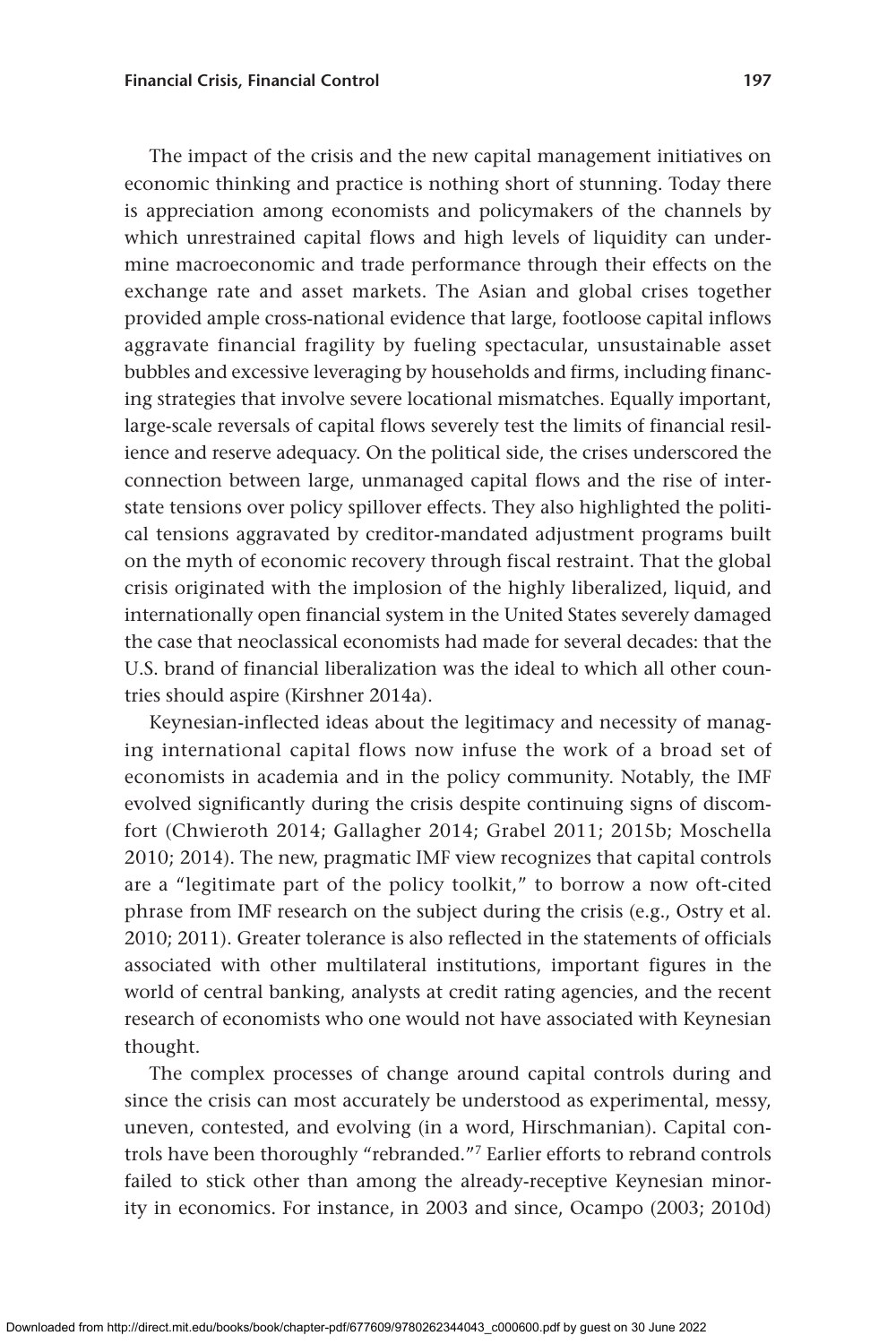argued consistently for "capital account regulations," meaning a family of policies that includes capital controls. In 2004, Epstein, Grabel and Jomo K. S. (2004) advocated "capital management techniques" involving two complementary, overlapping types of financial policies—capital controls and those that enforce prudential management of domestic financial institutions. Prior to the global crisis, these contributions attracted little attention among mainstream economists or practitioners. In contrast, the IMF today refers to capital controls matter-of-factly as "capital flow management" techniques (IMF 2011d; 2012f; Ostry et al. 2011). The new, innocuous term is suggestive of a neutral, technocratic approach to an instrument that had long been discredited as a policy mistake by backward countries.<sup>8</sup>

Rebranding has occurred against a broader backdrop of uncertainty and financial volatility; economic, political, and ideational aperture; and discontinuity in financial governance (Grabel 2011; 2017; Grabel and Gallagher 2015). The productive incoherence of this state of affairs is reflected in the proliferation of responses to the global crisis by national governments, multilateral institutions, credit rating agencies, and the economics profession that have not yet crystallized into a consistent vision or model.<sup>9</sup> In response to diverse economic challenges, we find a range of national experiments with capital controls and inconsistent practices by the IMF that are not adequately described by a simplistic narrative. This incoherence has widened EMDE policy space to a greater and more consistent degree than in the years following the Asian crisis (cf. Chwieroth 2015; Moschella 2014; Gallagher 2014).

The sheer scale of the crisis, the bold rhetoric around the need for new strategies to combat it, and the range of unorthodox policy responses pursued across the globe have provided broader validation for protective national policy responses in EMDEs.<sup>10</sup> The G-20's brief "Keynesian moment" in 2008–2009 opened space for experimentation with capital controls and countercyclical monetary and fiscal policy responses.11 The IMF's rhetorical attention to pro-poor spending during the crisis also helped to legitimate countercyclical responses (Grabel 2011; 2013a). At the same time, expansionary monetary policies in the United States and other AEs contributed to the normalization of protective responses to the crisis in EMDEs. What the IMF's Lagarde (approvingly) termed the rise of "unconventional monetary policies" (i.e., negative interest rates) in a number of AEs provided cover for other unorthodox policies, such as capital controls<sup>12</sup>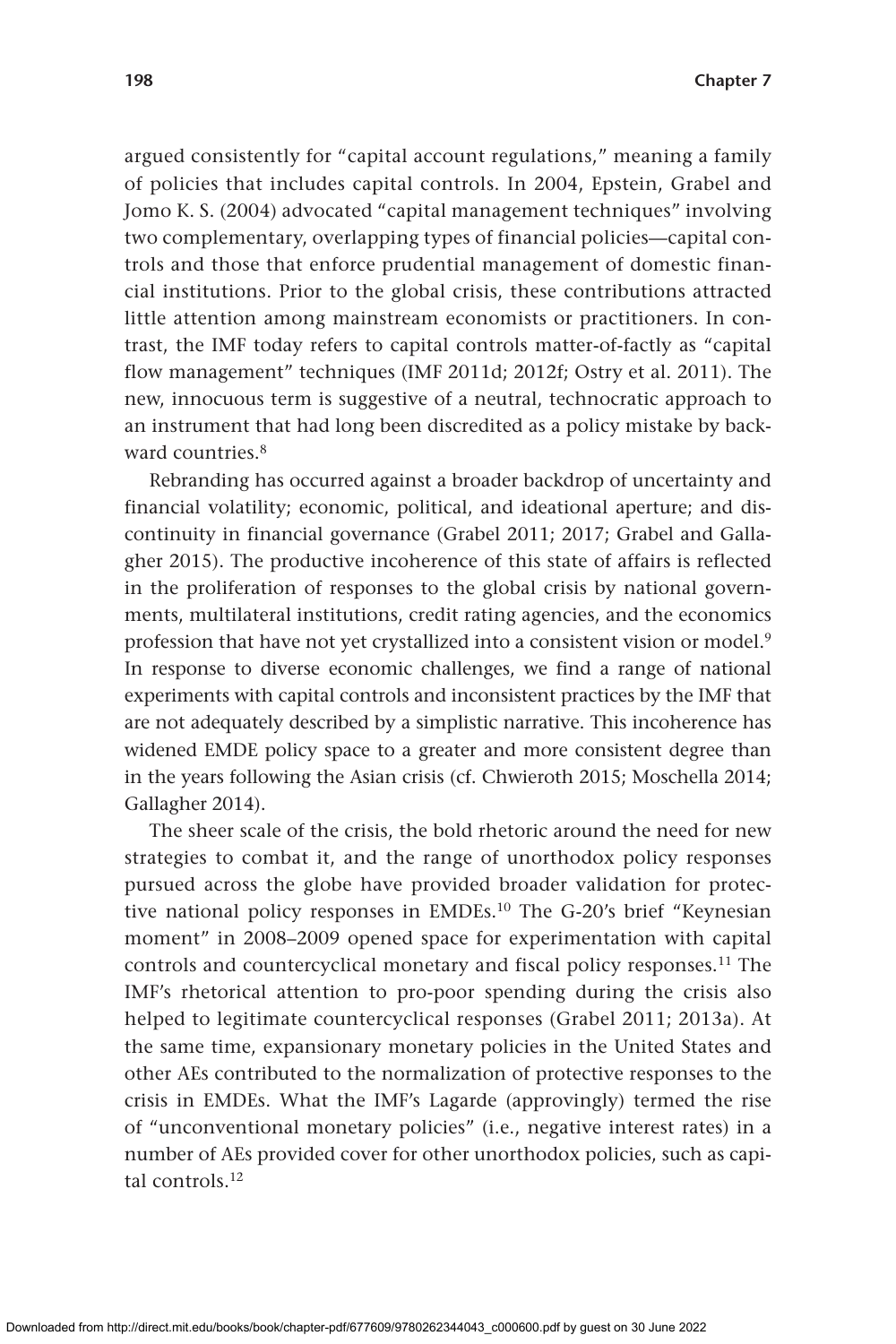#### **Winners, Losers, Spillovers, and Capital Controls**

During the 2009–2014 period, EMDEs received net capital inflows of US\$2.2 trillion (Stiglitz and Rashid 2016a). As a consequence, many EMDEs were confronted with surges of liquidity, asset bubbles, inflationary pressures, and currency appreciations. That the market capitalizations of stock exchanges in Mumbai, Johannesburg, São Paulo, and Shanghai nearly tripled in the years that followed the global crisis is just one indicator of the fragility induced by these inflows (Stiglitz and Rashid 2016a).

Expansionary monetary policies in AEs exacerbated the flood of capital to EMDEs. Investors and speculators were able to engage in profitable carry trade, borrowing at low interest rates in AEs and then investing in EMDEs, which were characterized by higher interest rates during much of the global crisis.13 In a departure from the old script, capital controls were necessitated by the side effects of the relative success with which many EMDEs navigated the global crisis and of their own good fortune when it came to commodity prices and economic growth. This success, coupled with economic weakness and low returns on assets in AEs, drove investors and speculators to EMDE markets. The use of capital controls by what we might think of as "winning economies" contributed significantly to the legitimation of this policy instrument in the eyes of policymakers, the IMF, the international investment community, and the neoclassical core of the economics profession. Despite relative EMDE success, precious little of the capital inflows went to fixed investment, and hence could not be said to benefit the real economy (Stiglitz and Rashid 2016b). In addition, capital inflows facilitated increases in EMDE dollar-denominated corporate debt. The BIS reports that the debt of nonfinancial corporations in EMDEs went from approximately US\$9 trillion at year-end 2008 to over US\$25 trillion by year-end 2015, and doubled as a percentage of GDP over the same period (cited in UNCTAD 2016, chap. 1).

The tide of capital flows has since turned. Net capital flows to EMDEs turned negative in the second quarter of 2014. Net outflows were about US\$656 billion in 2015 and US\$185 billion in the first quarter of 2016 (ibid.). These amounts are significant: the 2015 outflows alone amounted to more than 25% of the capital inflows that EMDEs had received during the previous six years (Stiglitz and Rashid 2016a). The Institute of International Finance (IIF, an industry group), which takes account of previously unrecorded capital flows captured by errors and omissions, reports much larger net outflows of US\$735 billion in 2015 (IIF 2016). Although several large EMDEs experienced net outflows in 2015 (e.g., Korea, Russia, and South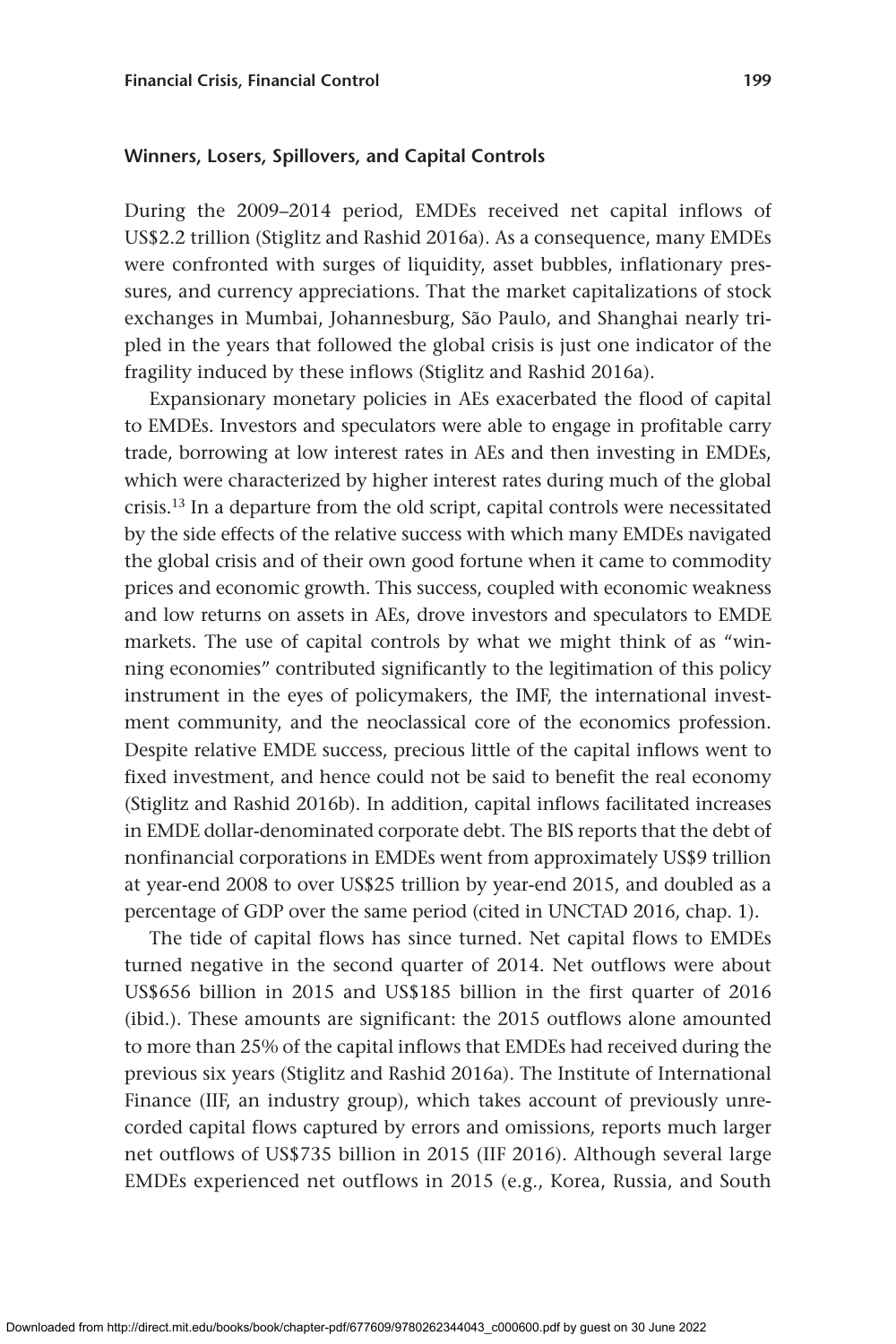Africa), the bulk of the outflows (US\$676 billion) came from China (ibid.).<sup>14</sup> China's net capital flow deficit for 2015 was equal to 4.5% of its GDP (UNC-TAD 2016, chap.1). After moderating in the middle of 2016, capital outflows from China accelerated sharply. In the third quarter of 2016, net outflows of FDI reached US\$31 billion (as Chinese firms engaged in overseas mergers and acquisitions) (Wildau 2016c). In the same period, US\$176 billion in financial capital flows not linked to trade or FDI left China, the largest net outflows from the country since the fourth quarter of 2015 (ibid.). By comparison, net outflows from all East Asian economies during the Asian crisis in 1997 were just US\$12 billion (Stiglitz and Rashid 2016a).

In this context, several EMDEs have abandoned or loosened inflow controls, and some have implemented new controls, particularly on outflows. The new controls have been introduced in response to the accelerating pace of outflows and the combined effects of slowing growth, falling commodity and asset prices, weakening currencies, and dramatic reserve reduction.<sup>15</sup> Stock markets in many EMDEs closed 2015 with double-digit losses, a reversal of the long boom in many markets during much of the global crisis (Akyüz 2016). The excess of cheap liquidity and asset bubbles have inevitably given way to sovereign and private debt overhangs, which are aggravated by the locational mismatch, which is made worse by the weakening of EMDE currencies.

The unsettled state of international financial markets, and the spillover effects of monetary policy in AEs, have also aggravated pressures and volatility in EMDEs. In 2013, the U.S. Federal Reserve began to discuss eventual "policy tapering," which refers to a gradual move away from the quantitative easing (QE) that constituted its policy stance during much of the global crisis. The talk of tapering spawned reversals of capital flows from EMDE markets, equity market losses, currency depreciations, and increases in bond yields. These trends incited what became known as the "taper tantrum" of May and June 2013. The decision by the Fed to begin actual tapering in December 2015 induced further disruption in EMDE markets, which was subsequently compounded by large capital outflows in late 2016 following the U.S. presidential election—what came to be termed the "Trump tantrum."16 The flight of capital to U.S. markets was triggered by expectations that the new administration would increase infrastructure spending and reduce taxes on large firms and the wealthy. Fiscal expansion is widely seen as the harbinger of restrictive monetary policy aimed at containing inflation and growth pressures. In this context, the currencies of many EMDEs depreciated sharply against the dollar in anticipation of higher U.S. interest rates, increased debt-service costs borne by EMDE borrowers, and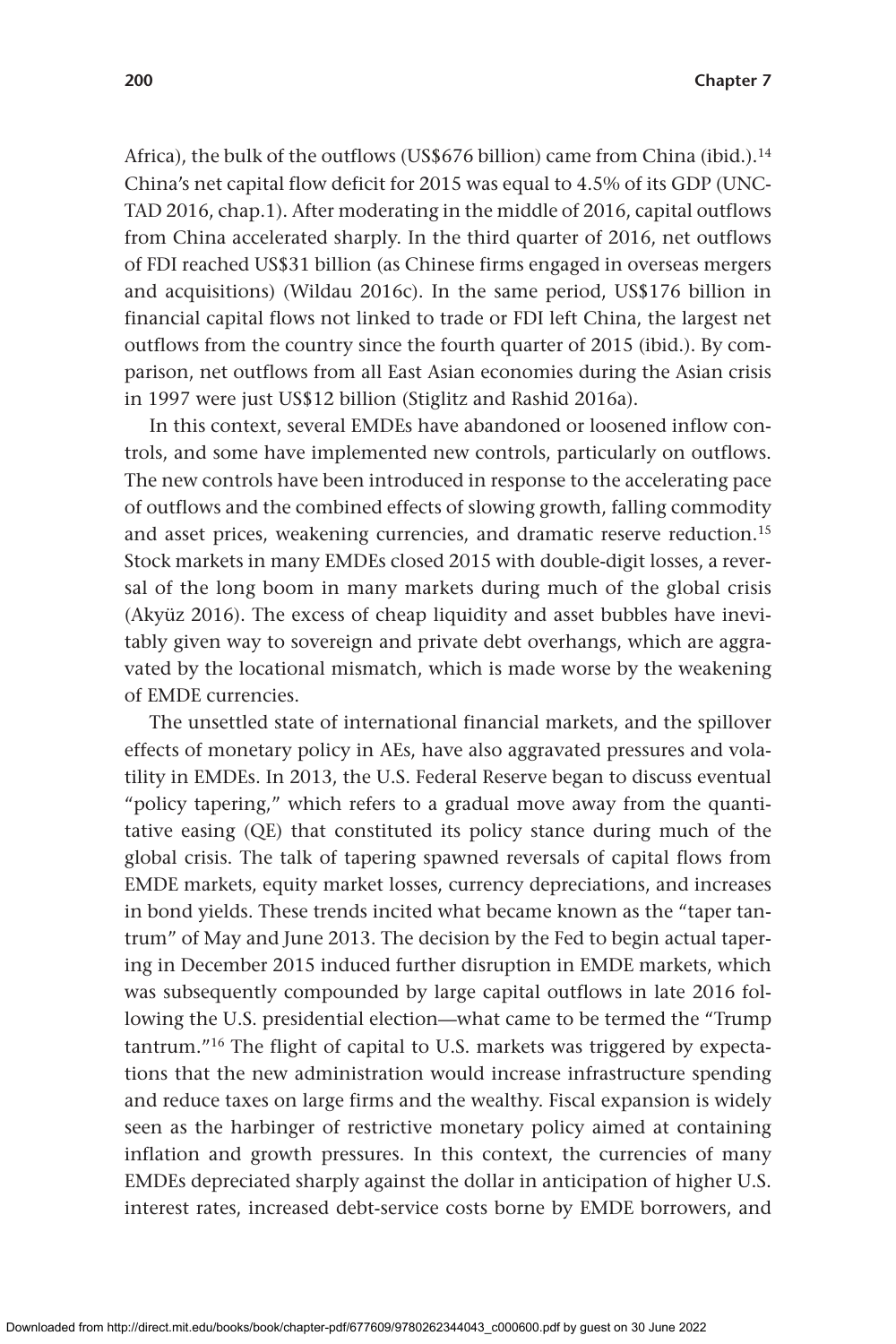tightening credit market conditions worldwide. There is good reason to expect additional volatility in global financial markets in 2017 and beyond owing to uncertainty associated with the implementation of "Brexit" and to economic conflict and instability that may be fueled by nationalist governments and an erratic economic policy environment in the United States and several European nations. In this challenging environment, there is good reason to expect vicious macroeconomic cycles and capital flow volatility in EMDEs. The ability of EMDE policymakers to respond to the disturbances via strategic deployment and adjustment of capital controls will be severely tested.

We now consider a spectrum of experiences with capital controls during the global crisis and reflect on their significance and implications for developmental finance and financial governance.

## **"Too Much of a Good Thing"**

Policymakers in a large set of EMDEs deployed capital controls to mitigate the financial fragility and vulnerabilities induced by the large capital inflows that they received during much of the global crisis. In several countries, controls were "dynamic," such that policymakers tightened, broadened, or layered new controls over existing measures as new sources of financial fragility and channels of evasion were identified and/or when existing measures proved inadequate to discourage undesirable financial activities (see Epstein, Grabel, and Jomo K. S. 2004). Controls were also removed as circumstances changed.

Brazil exemplifies the use of dynamic capital controls. Its case is interesting because the government (particularly former finance minister Mantega) staked out a strong position on policy space for controls throughout the crisis, and because the IMF's response to the country's controls reveals the evolution and equivocation in the views of Fund staff.17

In late October 2009, Brazil imposed a tax on inflows of portfolio investment. The controls were intended to slow the appreciation of the currency in the face of significant capital inflows. Brazil imposed a 2% tax on money entering the country to invest in equities and fixed-income investments and later a 1.5% tax on certain trades involving American Depository Receipts, while leaving FDI untaxed. The IMF's initial reaction to Brazil's inflow controls was mildly disapproving. A senior official said, "These kinds of taxes provide some room for maneuver, but it is not very much, so governments should not be tempted to postpone other more fundamental adjustments. Second it is very complex to implement those kinds of taxes, because they have to be applied to every possible financial instrument,"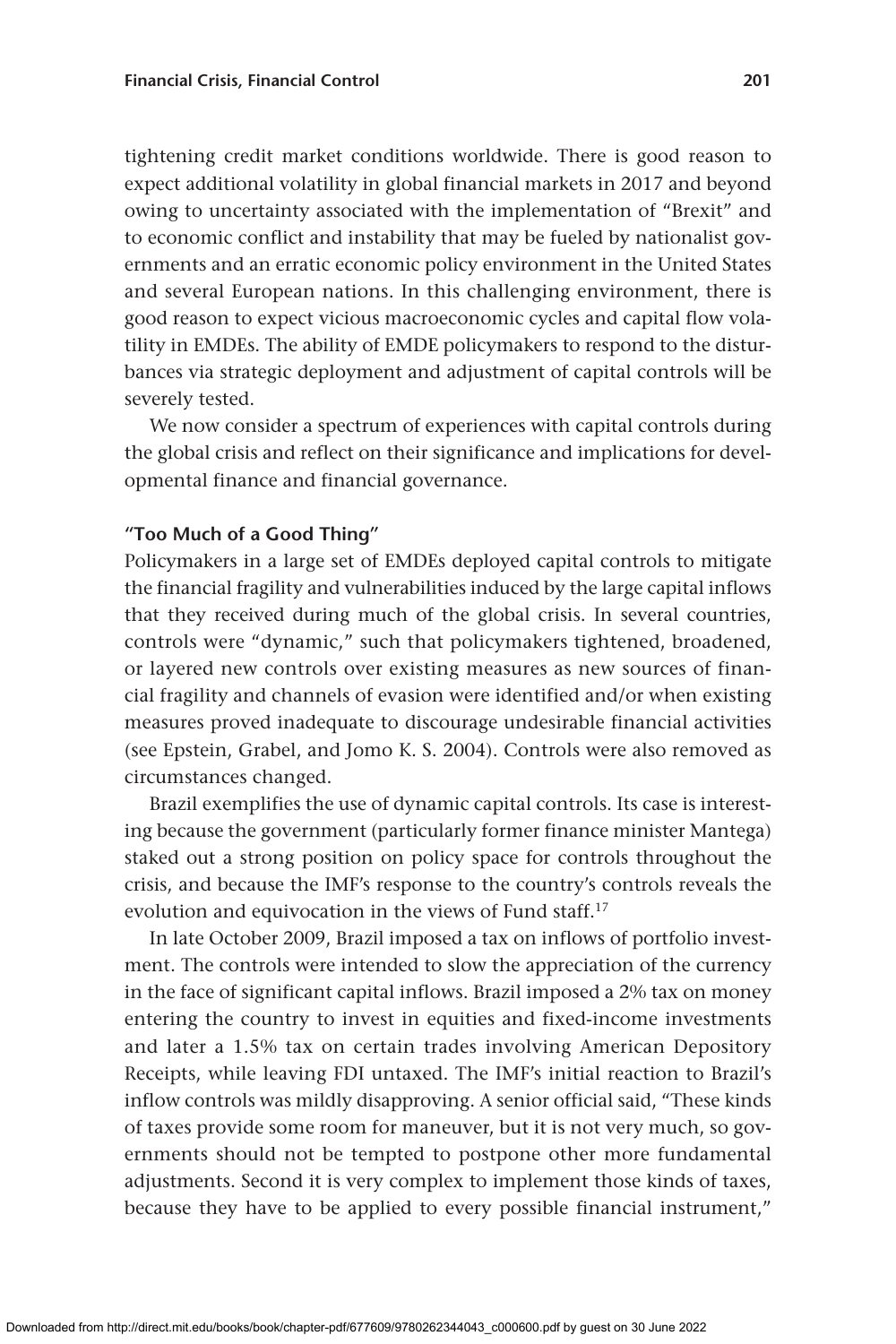adding that such taxes have proven "porous" over time in a number of countries. In response, Arvind Subramanian and John Williamson indicted the IMF for its doctrinaire and wrongheaded position, taking the institution to task for squandering the opportunity to think reasonably about capital controls (Subramanian and Williamson 2009). A week later, the IMF's Strauss-Kahn reframed the message on Brazil's controls. The new message was stunning: "I have no ideology on this"; capital controls are "not something that come[s] from hell" (quoted in Guha 2009).

Brazil continued to strengthen and layer new controls over existing measures in 2010 and 2011. These included controls that specifically targeted derivative transactions and others that closed identified loopholes as they became apparent. In October 2010, the tax charged on foreign purchases of fixed-income bonds was tripled (from 2% to 6%), the tax on margin requirements for foreign exchange derivatives was increased, and some loopholes on the tax on margin requirements for foreign investors were closed. In January 2011, Brazil introduced curbs on short selling in foreign exchange markets through the requirement that Brazilian financial institutions deposit the equivalent of 60% of their short dollar positions in a non– interest-bearing account at the central bank. In March 2011, it increased to 6% a tax on repatriated funds raised through international bond sales and foreign loans with a maturity of up to a year. In April 2011, a 6% tax was placed on new and renewed foreign loans with maturities of up to two years. And in July 2011, a 1% tax was placed on bets against the dollar in futures markets (with the government signaling that it could increase the tax to 25% if circumstances warranted), while it also imposed several new measures that targeted derivatives market trading. Despite this array of tightening controls, IMF economists called its strategies "appropriate" in an August 2011 review of Brazil (Ragir 2011).<sup>18</sup>

In 2011 and 2012, Brazilian policymakers began to narrow some capital controls even as they extended others. In December 2011, the tax on equity and fixed-income portfolio inflows was reduced to zero while the tax authority was retained, in March 2012 the hedge operations of exporters were exempted (up to a specified limit) from the tax on inflows, and the tax on new and renewed foreign loans was extended to loans with a maturity of up to five years.

Other EMDEs implemented and adjusted controls as circumstances warranted. Some strengthened existing controls, while others introduced new measures. For some countries (such as Argentina, Ecuador, Venezuela, China, and Taiwan), these measures were part of broader statist approaches to policy. For most other countries (e.g., Brazil, South Korea, Indonesia,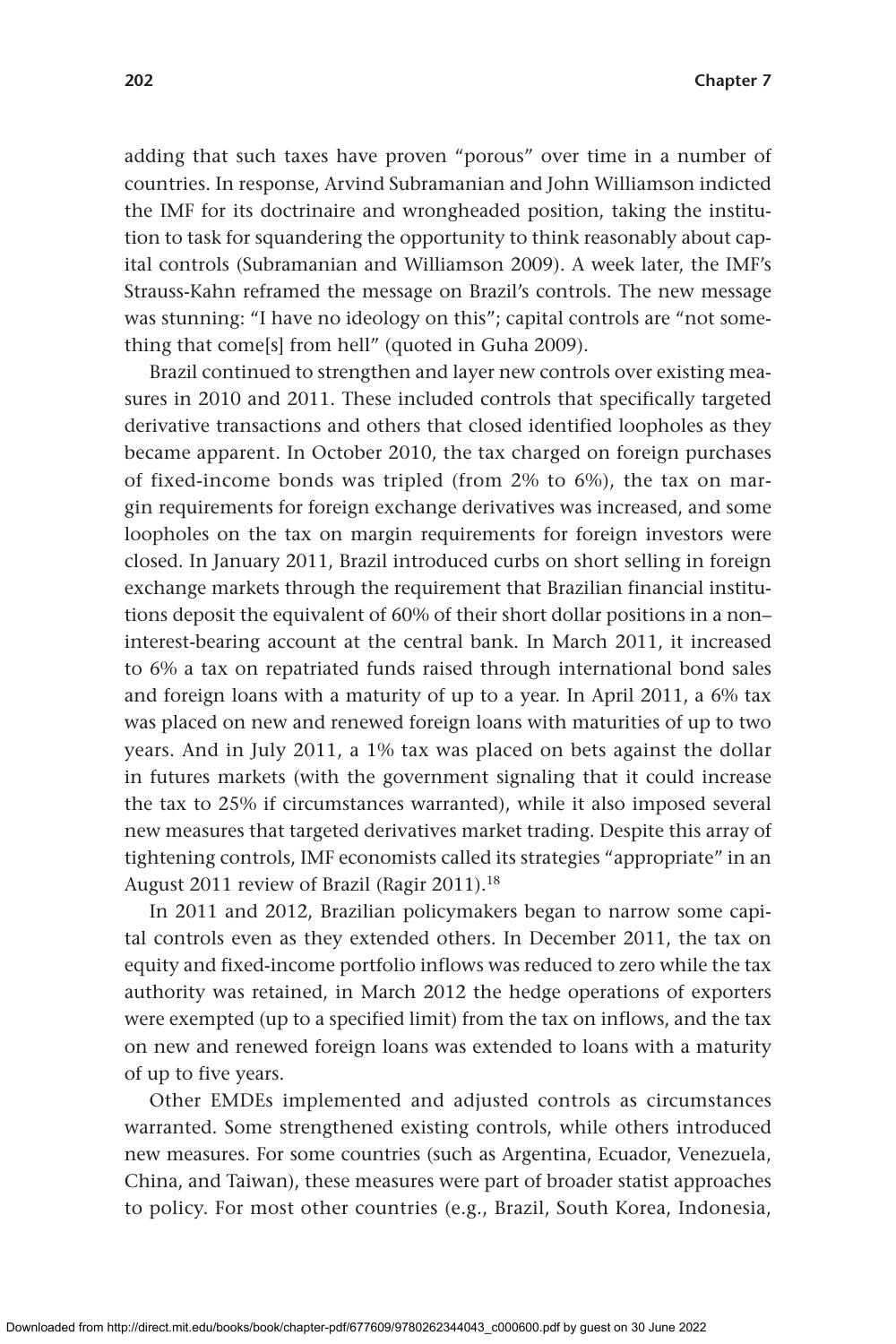Costa Rica, Uruguay, the Philippines, Peru, and Thailand), controls were central features of a pragmatic, dynamic, multipronged effort to respond to the challenges of attracting too much foreign investment and speculative activity.

Peru began to impose inflow controls in early 2008. The country's central bank raised the reserve requirement tax four times between June 2010 and May 2012. The May 2012 measures included a 60% reserve ratio on overseas financing of all loans with a maturity of up to three years (compared with two years previously) and curbs on the use of a particular derivative (Yuk 2012). What is particularly interesting about Peru's measures is the way in which they were "branded" by the central bank. In numerous public statements, the central bank's president maintained that the country did not need capital controls even while it implemented and sustained its reserve requirement tax (Quigley 2013).

In August 2012, Uruguay imposed a reserve requirement tax of 40% on foreign investment in one type of short-term debt (Reuters 2012b). Like Peru, a bilateral agreement with the United States could have made this control actionable. Currency pressures also induced Costa Rica to use capital controls for the first time in twenty years. The country began to use controls in September 2011, when it imposed a 15% reserve requirement tax on short-term foreign loans received by banks and other financial institutions (LatinDADD-BWP 2011). In January 2013, the Costa Rican president sought congressional approval to raise the reserve requirement tax to 25% and to increase from 8% to 38% a levy on foreign investors transferring profits from capital inflows out of the country.

In another sign of changing sentiments during the crisis, the rating agency Moody's recommended that South East Asian countries use controls to temper currency appreciation (Magtulis 2013). Indeed, numerous Asian countries deployed new controls or strengthened existing ones during periods of large capital inflows. For instance, in November 2009, Taiwan imposed new inflow restrictions that precluded foreign investors from placing funds in time deposits. At the end of 2010, controls on currency holdings were strengthened twice (Gallagher 2011). In 2010, China added to its existing and largely quantitative inflow and outflow controls (ibid.). In 2013, China's SAFE (unit of the PBOC) took new steps to control "hot money" flows to manage the appreciation of the currency, reduce external risks, and curb efforts to bring capital into the country via trade misinvoicing (Monan 2013).

In June 2010, Indonesia announced what its officials termed a "quasi capital control" via a one-month holding period for central bank money market securities. At the same time, it introduced new limits on the sales of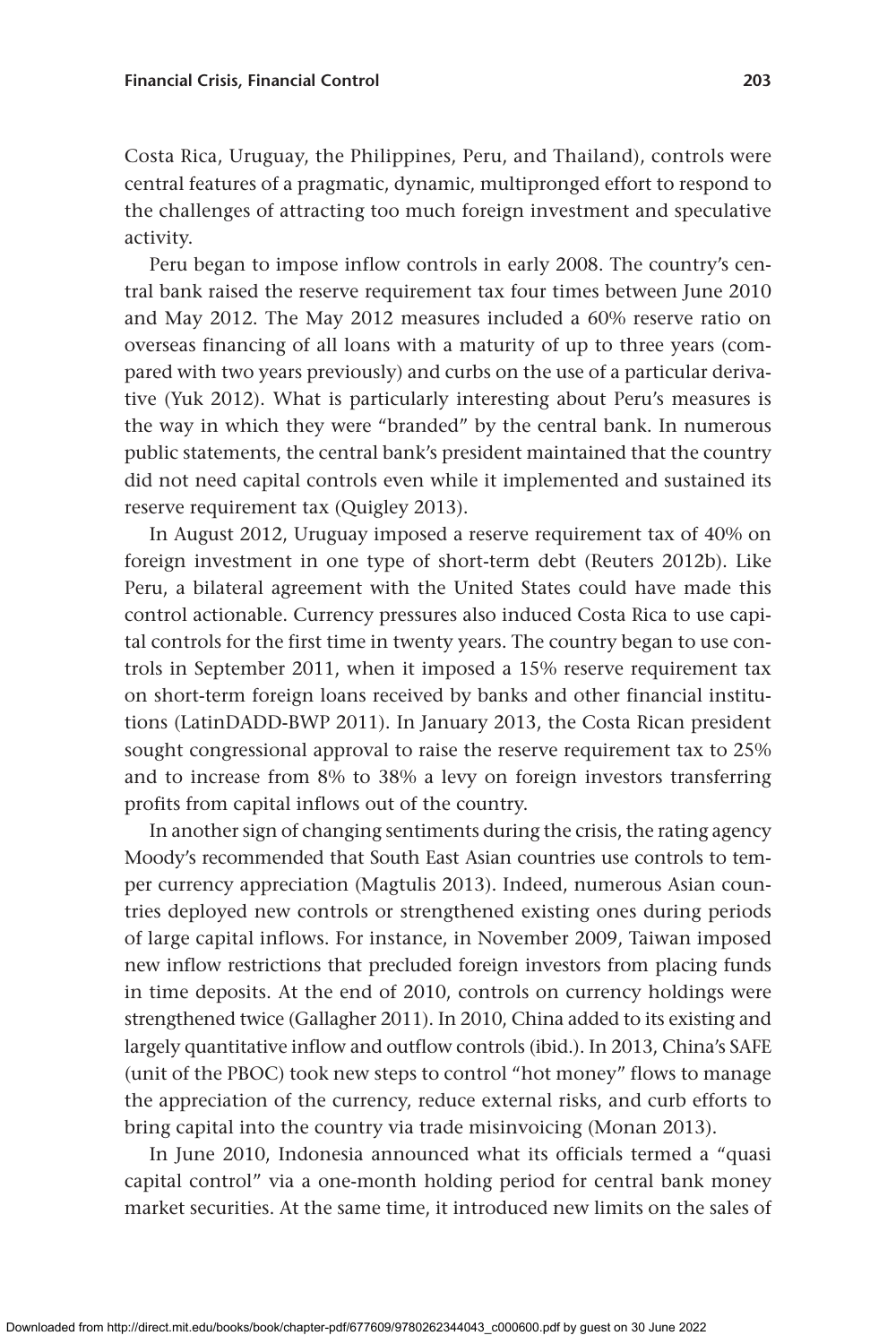central bank paper by investors and on the interest rate on funds deposited at the central bank. During 2011, the holding period on central bank securities was raised to six months, a 30% cap on short-term foreign exchange borrowing by domestic banks was reintroduced, and a reserve requirement on foreign currency deposits was raised twice (from 1% to 5%, and then to 8%) (Batunanggar 2013; Manurung and Utami 2010). The awkward labeling of controls in Indonesia reflected the fact that its government was still afraid of the stigma that had long been attached to capital controls.<sup>19</sup>

Thailand introduced a 15% withholding tax on capital gains and interest payments on foreign holdings of government and state-owned company bonds in October 2010. In December 2012, the Philippines announced limits on foreign currency forward positions by banks and restrictions on foreign deposits (Aquino and Batino 2012).

As in Brazil, Korean authorities took a dynamic, layered approach to capital controls while also targeting the particular risks of derivatives. But unlike in Brazil, Korean authorities reframed these measures as "macroprudential" and not as capital controls (see Chwieroth 2015). In 2010, Korean regulators began to audit lenders working with foreign currency derivatives, placed a ceiling on the use of this instrument, and imposed a levy on what it termed "noncore" foreign currency liabilities held by banks. In 2011, Korea also levied a tax of up to 0.2% on holdings of short-term foreign debt by domestic banks, banned "naked" short selling, and reintroduced a 14% withholding tax on foreign investment in government bonds sold abroad and a 20% capital gains tax on foreign purchases of government bonds (Lee 2011; AsDB 2011).

## **"Stopping the Bleeding"**

Some countries have been and are using capital controls during the global crisis for the more customary reason of stemming a financial or economic collapse. In these cases, the IMF has tolerated controls on capital outflows. This is notable insofar as the Fund and the neoclassical heart of the economics profession have long seen outflow controls as far more damaging than inflow controls.

Iceland's policymakers put outflow controls in place to slow the implosion of the economy before signing an SBA with the IMF in October 2008. The SBA made a very strong case for the extension of these controls as means to restore stability and protect the krona (IMF 2012d; Sigurgeirsdóttir and Wade 2015). In public statements, the IMF's staff repeatedly said that the country's outflow controls were crucial to prevent a collapse of the currency, that they were temporary, and that it was a priority to end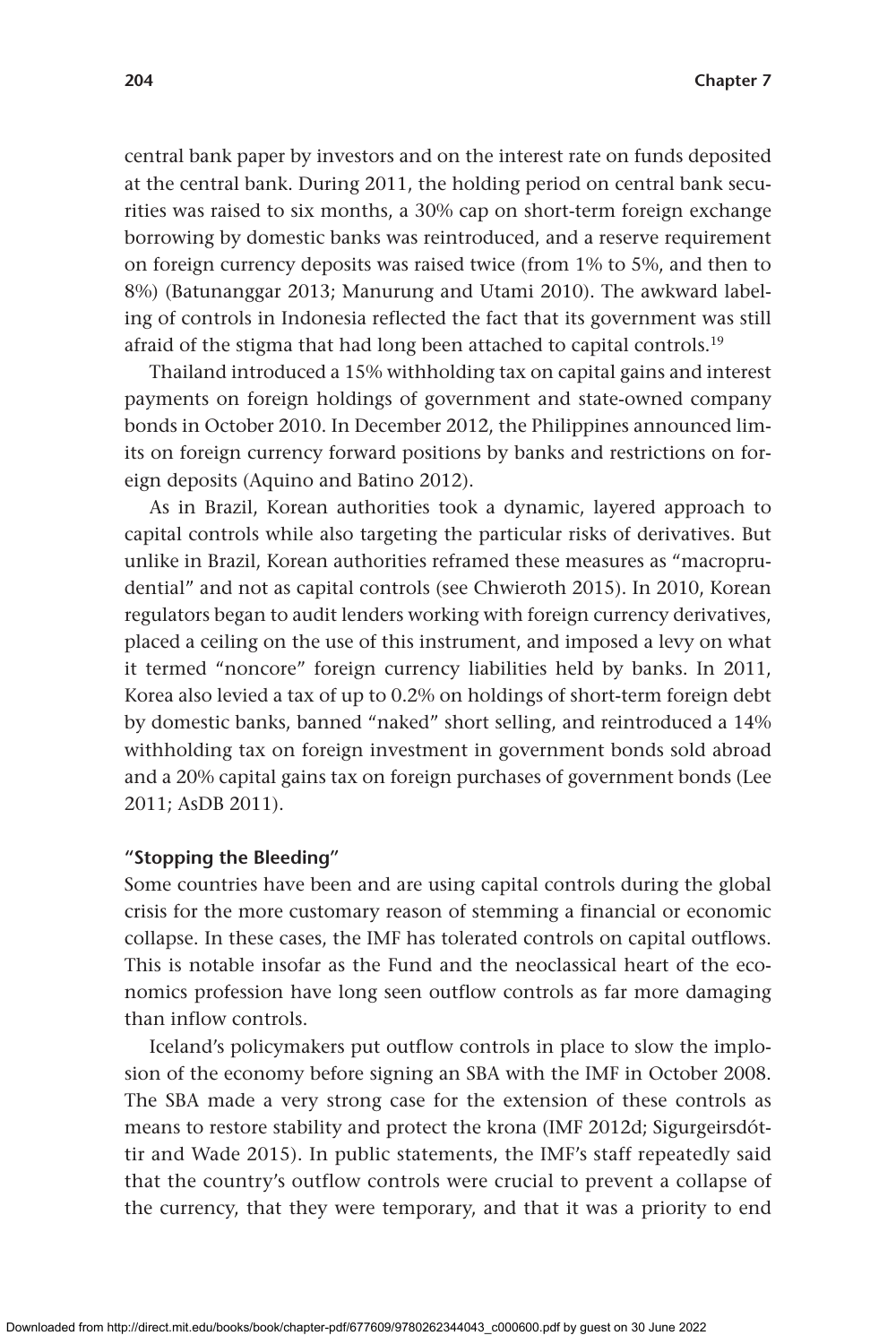all restrictions as soon as possible. The IMF's mission chief in the country commented that "capital controls as part of an overall strategy worked very, very well" (Forelle 2012), and the institution's deputy managing director stated that "unconventional measures (as in Iceland) must not be shied away from when needed" (IMF 2011b). The Fitch rating agency praised Iceland's "unorthodox crisis policies" while announcing that it had raised the country's credit rating to investment grade in February 2012 (Valdimarsson 2012). It should be said that neoliberals in the country did not share this enthusiasm for the unorthodox response or the IMF's advice (Danielsson and Arnason 2011).20

The IMF's characterization of and role in strengthening Iceland's outflow controls marked a dramatic precedent and revealed a fundamental change in thinking. The December 2008 SBA with Latvia allowed for maintenance of preexisting restrictions arising from a partial deposit freeze at the largest domestic bank (IMF 2009d). Soon thereafter, an IMF report acknowledged that Iceland, Indonesia, the Russian Federation, Argentina, and Ukraine all put outflow controls in place to "stop the bleeding" related to the crisis (IMF 2009a). In a sign of destigmatization, the report provided no commentary on their ultimate efficacy or warnings against their use. Outflow controls in Cyprus and Greece also precipitated measured reactions by the IMF, and by the EU and the ECB. Indeed, the IMF's IEO (2015) takes note of the institution's greater tolerance for outflow controls during the global crisis as exemplified by its support for outflow controls in Iceland, Cyprus, and Latvia (though not in Ukraine).<sup>21</sup>

Cyprus was the first country in the Eurozone to implement capital controls during the global crisis. The IMF and the EU did not flinch when stringent outflow controls were implemented as the country's economy imploded in March 2013.22 Cypriot controls evolved in the months that followed and after Cyprus began to receive IMF support in May 2013. Banks temporarily closed, and cash withdrawal limits were placed on individuals and businesses; it was illegal to carry out more than €3000 on departing flights; and a ceiling was placed on funds transferred abroad by individuals and businesses, with central bank approval required for transfers above the ceiling. Capital controls began to be removed in March 2014, and the remaining controls were lifted in April 2015. Standard and Poor's upgraded Cyprus's sovereign debt rating to BB−in September 2015, and in doing so cited the removal of capital controls (Zikakou 2015).

Greece became the second Eurozone country to implement capital controls. These were put in place at the end of June 2015, when the government was locked in a pitched battle with the Troika over the referendum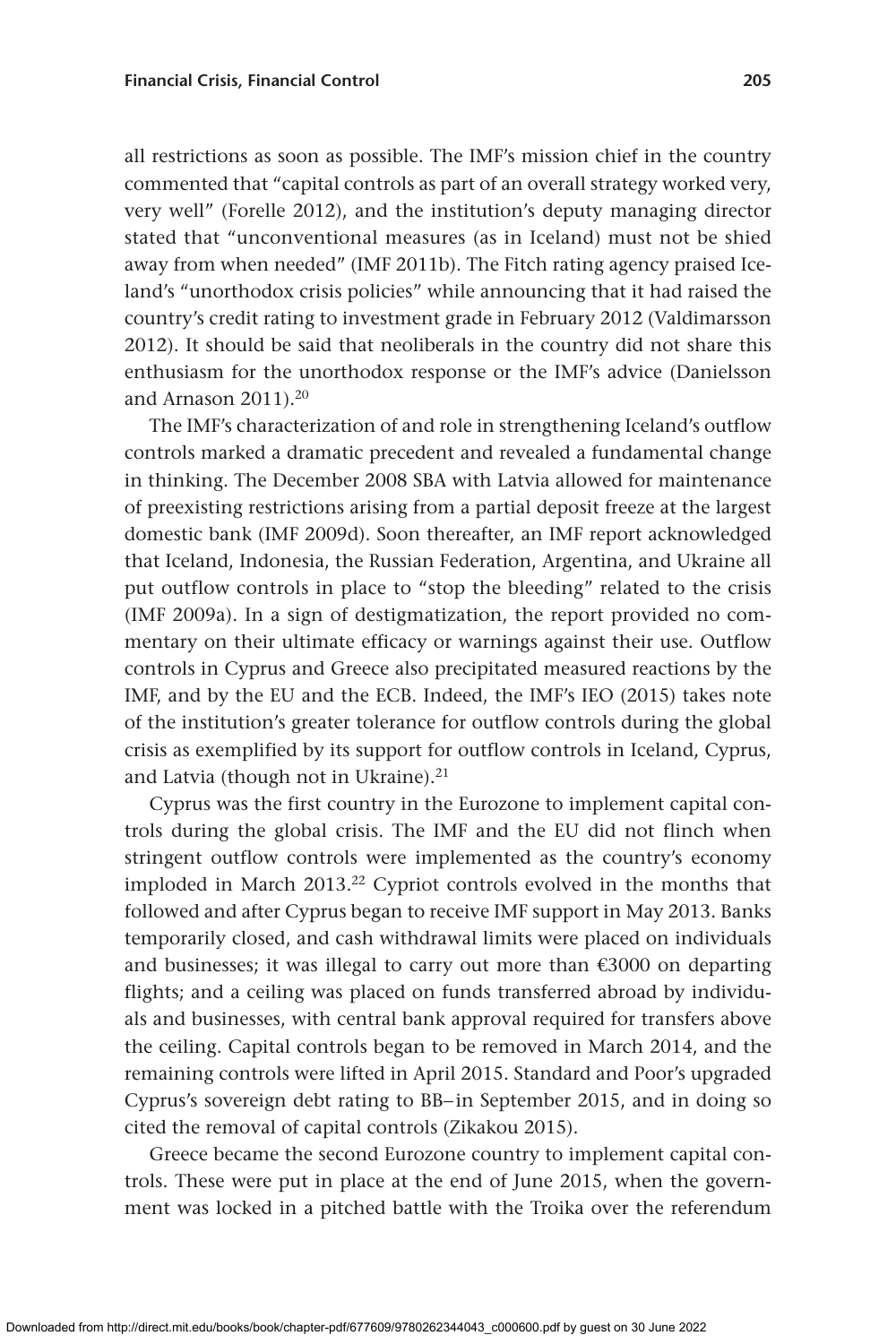on a third assistance package. Stringent outflow controls were put in place once Eurozone leaders announced that they would not extend Greece's then current assistance package beyond June 30 (when it was scheduled to expire) and that the ECB would cap emergency liquidity assistance to Greek banks. In that context, Prime Minister Tsipras announced an emergency shutdown of banks and the stock exchange (which were closed for three weeks), a  $\epsilon$ 60 daily cap on cash withdrawals from ATMs, and a ban on international money transfers abroad without prior approval and documentation (Yardley 2015; Chrysoloras and Ziotis 2015).<sup>23</sup>

Several Latin American countries also implemented controls on capital outflows when they were deemed necessary to manage instability. In December 2008, Ecuador doubled its tax on currency outflows, established a monthly tax on the funds and investments that firms kept overseas, discouraged firms from transferring dollar holdings abroad by granting tax reductions to firms that reinvest their profits domestically, and established a reserve requirement tax (Tussie 2010). In October 2010, Venezuela implemented outflow controls and new restrictions on access to foreign currency and tiered exchange rates. Capital and currency controls in the country remain in force as of this writing. In October 2010, Argentina implemented outflow controls that placed stricter limits on dollar purchases. Argentina's controls were strengthened in October 2011, requiring that all dollar purchases be authorized by tax authorities and that the country's oil and gas companies repatriate all export proceeds and convert them to pesos (Webber 2011). Unlike controls implemented elsewhere, Argentina's 2011 measures were associated with a ratings downgrade (on oil and gas companies by Moody's). However, this had far more to do with nationalization of YPF, a Spanish oil company, and the long-running conflict with foreign investors and the IMF, than with capital controls (Gill 2011). Argentina's capital and exchange controls were lifted in December 2015 following the election of President Mauricio Macri, and the new government settled with foreign investors in February 2016. Moody's and Fitch upgraded the country's debt rating in April 2016. Moody's cited the removal of capital controls as among the factors in the ratings upgrade, and both credit rating agencies highlighted the settlement with foreign investors (Moody's 2016a).

## **"Taper Tantrums," "Trump Tantrums," and the New Outflow Rout**

Beginning in 2013, EMDEs again began to introduce and adjust diverse types of capital controls against the backdrop of growing financial fragility, weakening economic performance, depreciating currencies, and turmoil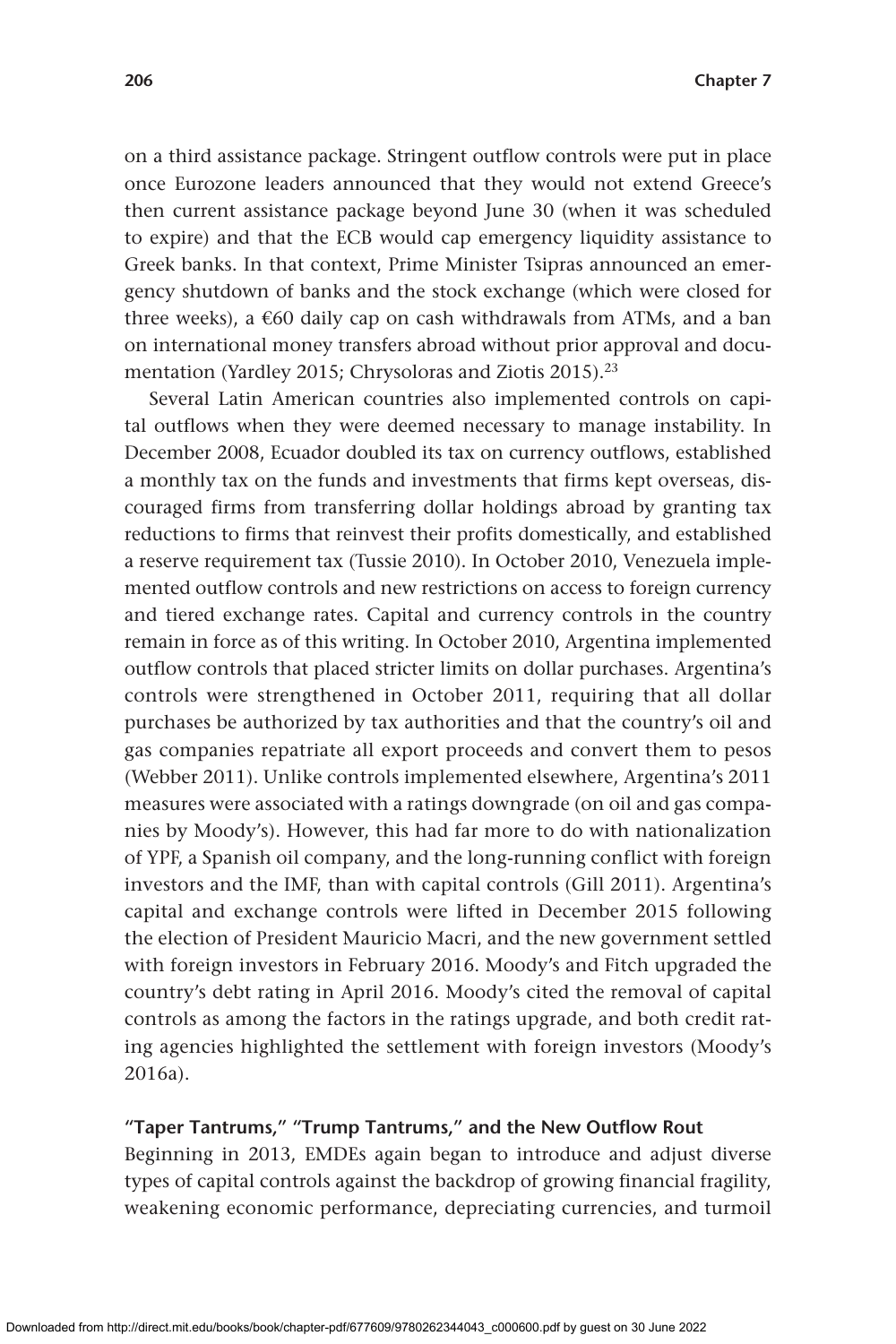induced by international policy spillovers. The taper and Trump tantrums exacerbated EMDE fragility in 2015 and 2016. At the same time, however, controls that had been put in place to deal with challenges associated with large capital inflows were loosened or abandoned. Taken together, the new activism represents a dramatic turn toward widespread pragmatic adjustment and experimentation.

Examples of ad hoc adjustment and experimentation abound. In June 2013, Brazil eliminated some of the capital controls it had introduced just a few years earlier. It reduced the tax on overseas investments in domestic bonds from 6% to zero and removed a 1% tax on bets against the dollar in the futures market (Leahy and Pearson 2013; Biller and Rabello 2013). In January 2016, the governor of the Bank of Mexico, Agustín Carstens, a longtime critic of capital controls, announced that it might soon be time for central bankers in EMDEs "to become unconventional" to stem the vast tide of capital outflows (Wheatley and Donnan 2016).

Even in the face of mounting capital outflows, Costa Rica anticipated and planned for an eventual reversal of fortunes. In March 2014, Costa Rica put in place a framework for new capital controls intended to give the central bank the ability to curb speculative money inflows from abroad. The measures would allow the country's central bank to require special deposits to be held against any foreign capital flows that it determines are speculative and also would allow it to levy increased taxes on foreign remittances (Reuters 2014).

China's strategy of "managed convertibility" has become increasingly difficult for officials to navigate in the wake of growing national and global economic turbulence and missteps by national policymakers, particularly involving decisions to devalue the currency in August 2015 and again in late December and early January 2016.24 Managed convertibility involves a complex mix of liberalizing capital controls so as to increase the convertibility of the renminbi (without making it fully convertible) and facilitate its flow and use across borders while also tightening existing controls and implementing new ones to protect the economy and the currency from volatile capital flows (Subacchi 2015; 2017).25 Liberalizing capital controls was also necessitated by policymakers' long-held (and now realized) goal of having the IMF include the renminbi in the SDR. Against this backdrop and in a series of announcements in 2014, the country's policymakers eased some capital controls, such as those that restricted domestic investors from investing in foreign stocks and properties and restricted firms from selling renminbi-denominated shares abroad, and doubled the daily trading range of the renminbi (Barboza 2014; Bloomberg 2014).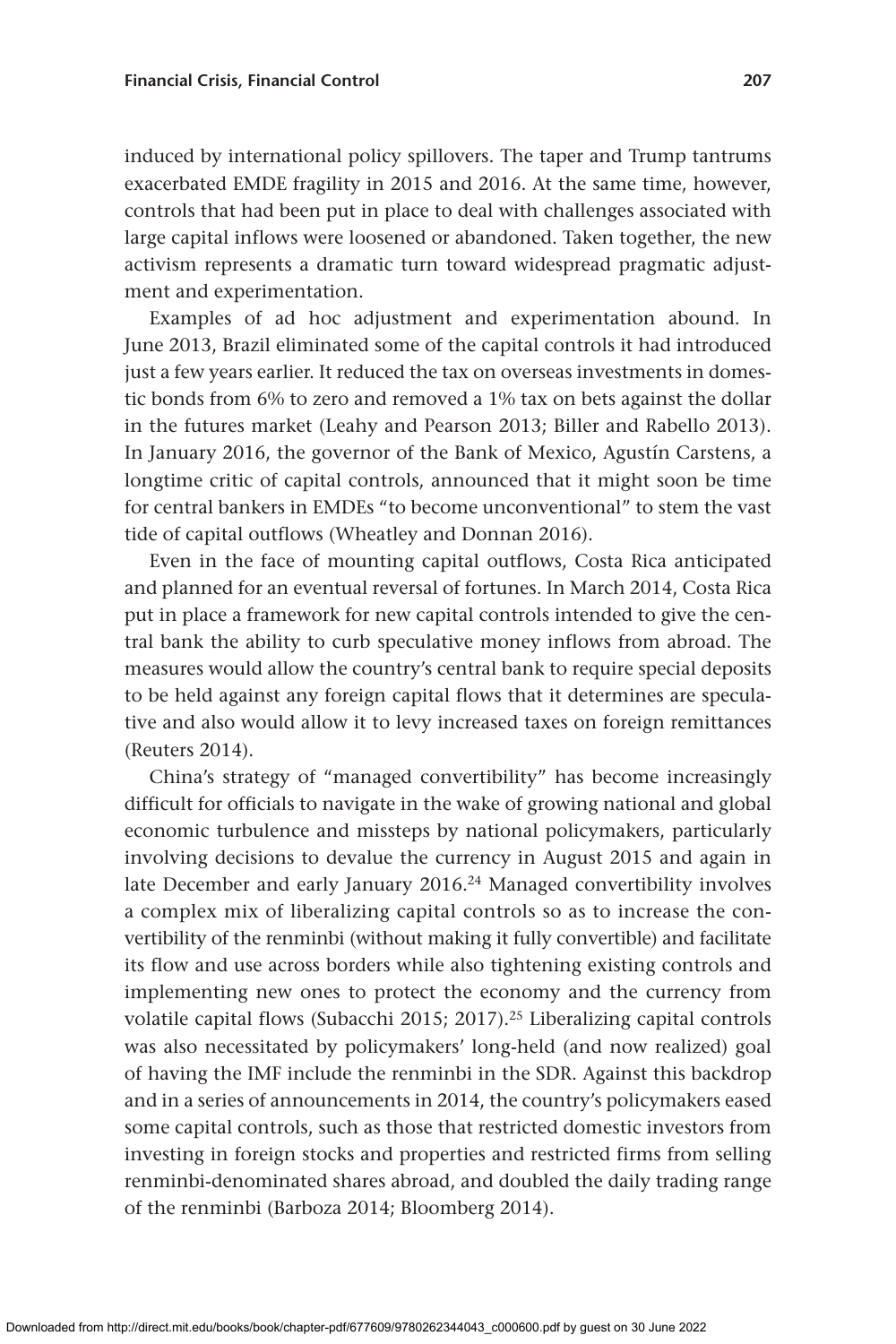After the surprise decision to allow the renminbi to devalue in August 2015, SAFE expended up to US\$200 billion in reserves defending the currency during the next month, increased monitoring and controls on foreign exchange transactions, and imposed a 20% reserve on currency forward positions in hopes of curbing intense speculation against the currency (Anderlini 2015). Following another round of large capital outflows in January 2016, SAFE implemented several new, stringent capital controls. These restrict purchases of U.S. and Hong Kong dollars by individuals and businesses (by limiting annual and daily purchases and requiring increased documentation for purchases above the annual trading limit); require that those seeking to buy or sell foreign exchange demonstrate that the transaction is linked to trade, FDI, or other approved purposes; restrict banks from conducting certain types of foreign exchange transactions; and temporarily suspend operations of some foreign banks (Wildau 2016a). China still had more than US\$3 trillion in reserves in early 2016 despite having depleted nearly US\$500 billion in reserves in the previous year when trying to stem outflows and protect the currency (Stiglitz and Rashid 2016a). Nonetheless, in a widely reported speech at the 2016 World Economic Forum in Davos, the governor of the Bank of Japan, Haruhiko Kuroda, suggested that China tighten or use new capital controls to support its currency and economy against growing pressure. The IMF's Lagarde deflected requests for comment on this suggestion but admitted that it would be a mistake for China to deplete too much of its reserves to support the currency (Wheatley and Donnan 2016).

Chinese authorities again intervened to support the renminbi against the backdrop of large outflows in the third quarter of 2016. The currency depreciated by about 7% during 2016. It is estimated that US\$88 billion in reserves were used to support the currency in September and October 2016, leading reserves to fall to US\$3.05 trillion in November of that year (Wildau 2016c; Reuters 2017). Reserves fell further to US\$2.99 trillion in January 2017 (Bradsher 2017). While still vast, the country's reserves fell to their lowest level since March 2011. In late 2016, the government implemented new restrictions to protect reserves, reduce outflows, and dampen financial and currency instability. The measures curb mergers and acquisitions (particularly since some are used to hide capital outflows) and limit investment in overseas markets through vetting of money transfers of US\$5 million or more by SAFE, compared with the previous threshold of US\$50 million (*Economist* 2016a; Wildau 2016b). Additional measures were put in place in 2017. These involve new scrutiny and reporting requirements on transfers by individuals, banks, and other financial institutions (*Economist*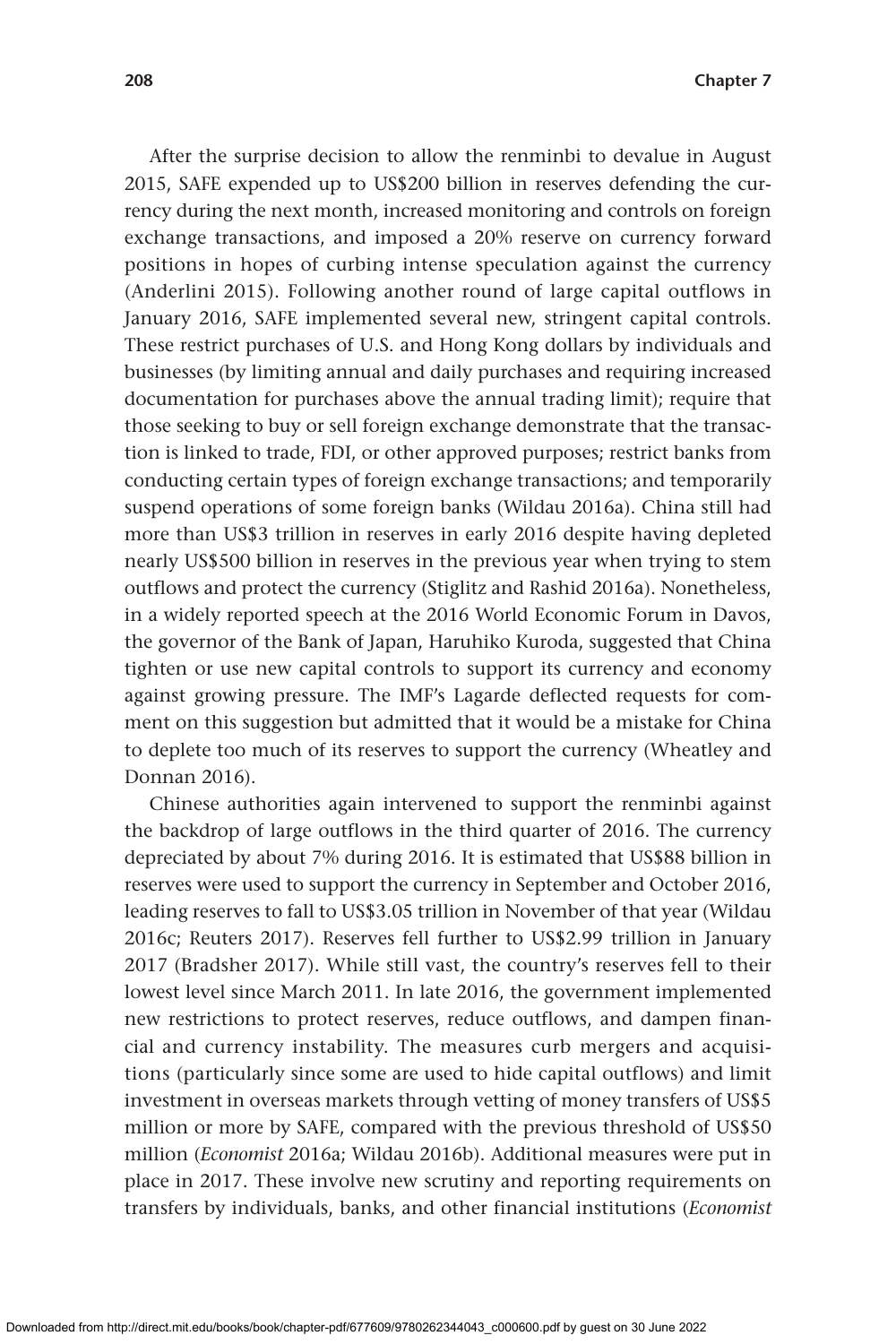2017a). Taking a page from other countries, China's state news agency announced that these measures were "not controls" (Reuters 2017). Irrespective of labeling, the pace of outflows from the country slowed in the first quarter of 2017 and by April 2017 reserves had risen to US\$3.03 trillion (Bloomberg 2017).

In August 2013, India introduced capital controls on the amount that Indian-domiciled companies and residents could invest abroad (*Financial Times* 2013). These steps were taken in the context of a weakening rupee, growth in the current account deficit, and the Federal Reserve's talk of eventual tapering. Duvvuri Subbarao, then governor of the Reserve Bank of India, took pains to explain that these measures should not be labeled capital controls. In his last speech as central bank governor, he said of these measures, "I must reiterate here that it is not the policy of the Reserve Bank to resort to capital controls or reverse the direction of capital account liberalization," and he emphasized that the measures did not restrict inflows or outflows by nonresidents (Reuters 2013c). His subterfuge was only partly successful: market observers dubbed the measures "partial capital controls." When the new central bank governor, Raghuram Rajan, took his place in September 2013, he promptly rolled back the new outflow controls (Ray 2013).

Tajikistan deployed several types of outflow controls during 2015 and 2016 in the context of turmoil induced by falling oil prices. These involved administrative measures to stabilize the currency, closure of private currency exchange offices, the requirement that ruble-denominated remittances be converted to the national currency, restrictions on foreign currency transactions, and termination of the direct sale of foreign currency to the population (IntelliNews 2016; UNCTAD 2015a; National Bank of Tajikistan 2015). Here, too, authorities attempted to brand these measures as something other than capital controls. In an interview with the *Financial Times*, first deputy chairman of the country's central bank Nuraliev Kamolovich denied that these moves amounted to capital controls (Farchy 2016b).

In December 2014, the Russian government put outflow controls in place, though these were referred to in the country's press as "informal" capital controls. The government set limits on net foreign exchange assets for state-owned exporters and required large state exporting companies to report to the central bank on a weekly basis and reduce their net foreign exchange assets to the lower level that had prevailed earlier in the year. Concurrently, the central bank installed supervisors at the currency trading desks of top state banks (Kelly, Korsunskaya, and Fabrichnaya 2014).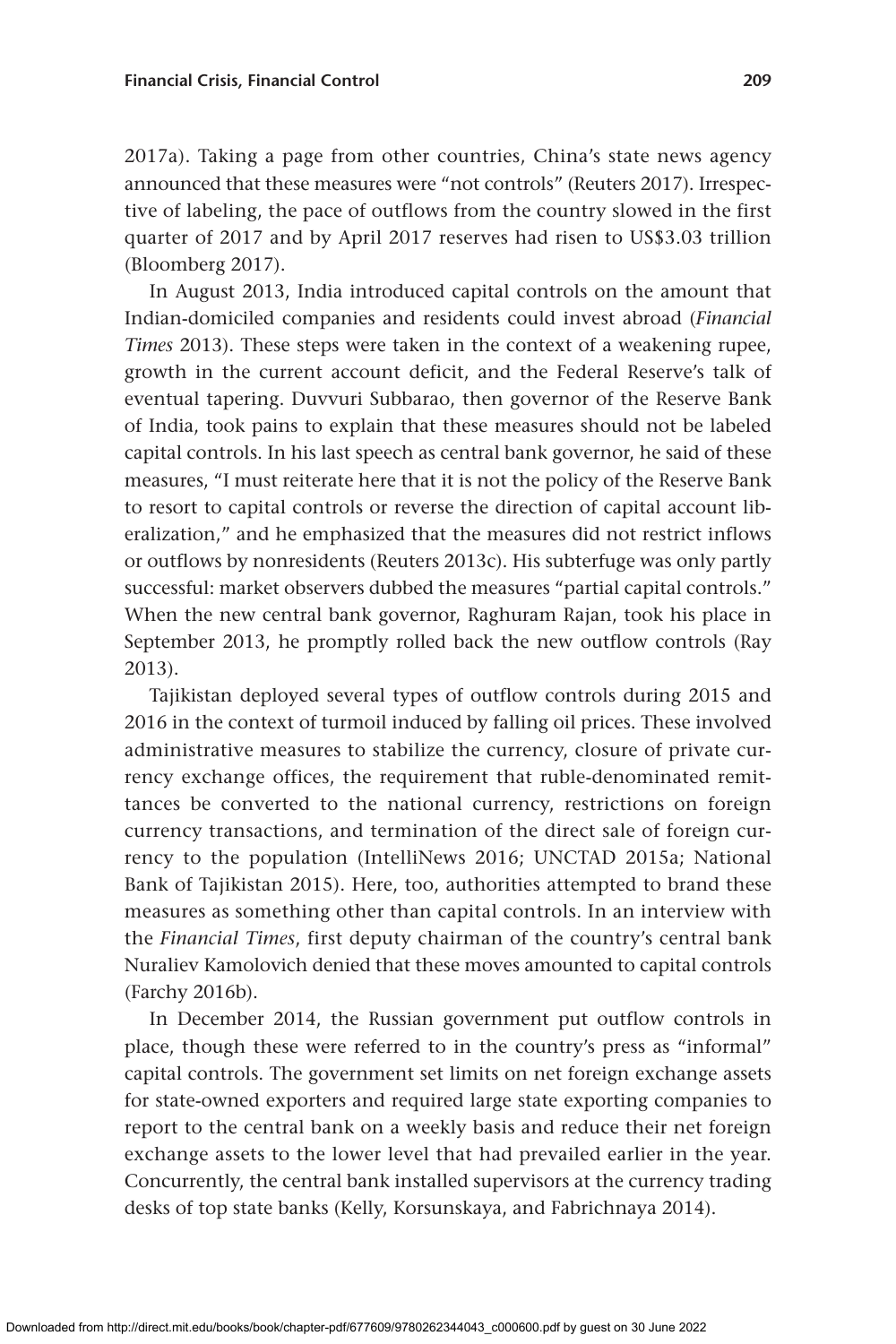Ukraine deployed several outflow controls in February 2014 in the context of a highly unstable political backdrop, significant weakening of the currency, depletion of official reserves, and fears of default on external debt (much of which is denominated in foreign currencies). Measures included a ceiling on foreign currency purchases by individuals, a ban on buying foreign exchange to invest overseas or prepay foreign debt, a five-day waiting period before companies could receive the foreign exchange that they have purchased, and a limit of about US\$1500 per day on foreign currency withdrawals from bank deposits (Strauss 2014).<sup>26</sup>

The case of Azerbaijan is illustrative of the continued tensions over capital controls and also of the rating agencies' new, measured response to them. In January 2016, the country's parliament passed a bill that would impose a 20% tax on foreign currency outflows and allow repayment of dollar loans up to US\$5000 at the exchange rate that had prevailed prior to the currency's devaluation. The country's president, Ilham Aliyev, rejected the bill the next month. In doing so, the president said that "it was a mistake to tax foreign-currency outflows as it would scare away foreign investors . . . [and] cause problems for large companies like BP" (Agayev 2016). In the period between the parliament's passage and the president's rejection, the rating agencies had a subdued reaction to the prospect of outflow controls in the country. Standard and Poor's lowered the country's rating, but cited low oil prices in doing so, while Fitch maintained its rating, stating that "the introduction of the capital controls does not 'automatically' have consequences for the country's sovereign rating" (Eglitis 2016; *Financial Times* 2016a).

Beginning in late 2014, Nigeria began to implement outflow controls as falling oil prices and a concomitant drop in foreign reserves destabilized its economy. In December 2014, limits on currency trading were imposed. Then, in April 2015 and continuing through the year, new outflow controls were put in place. These included limits on what Nigerians could spend on credit cards abroad; restrictions on access to hard currency and crossborder payments; limits on dollar-denominated transactions using ATM cards and daily limits on foreign ATM withdrawals; and foreign currency quotas and restrictions on access to dollars (Ferro 2014; Reuters 2015b; Johnson 2015). In February 2016, the IMF's Lagarde began to urge the government to remove capital and exchange controls, abandon the currency peg, and pursue fiscal discipline and structural reforms to bolster growth (Reuters 2016b). The country's economy (and reserve holdings) continued a downward spiral, and Nigeria's president allowed the currency to float in June 2016.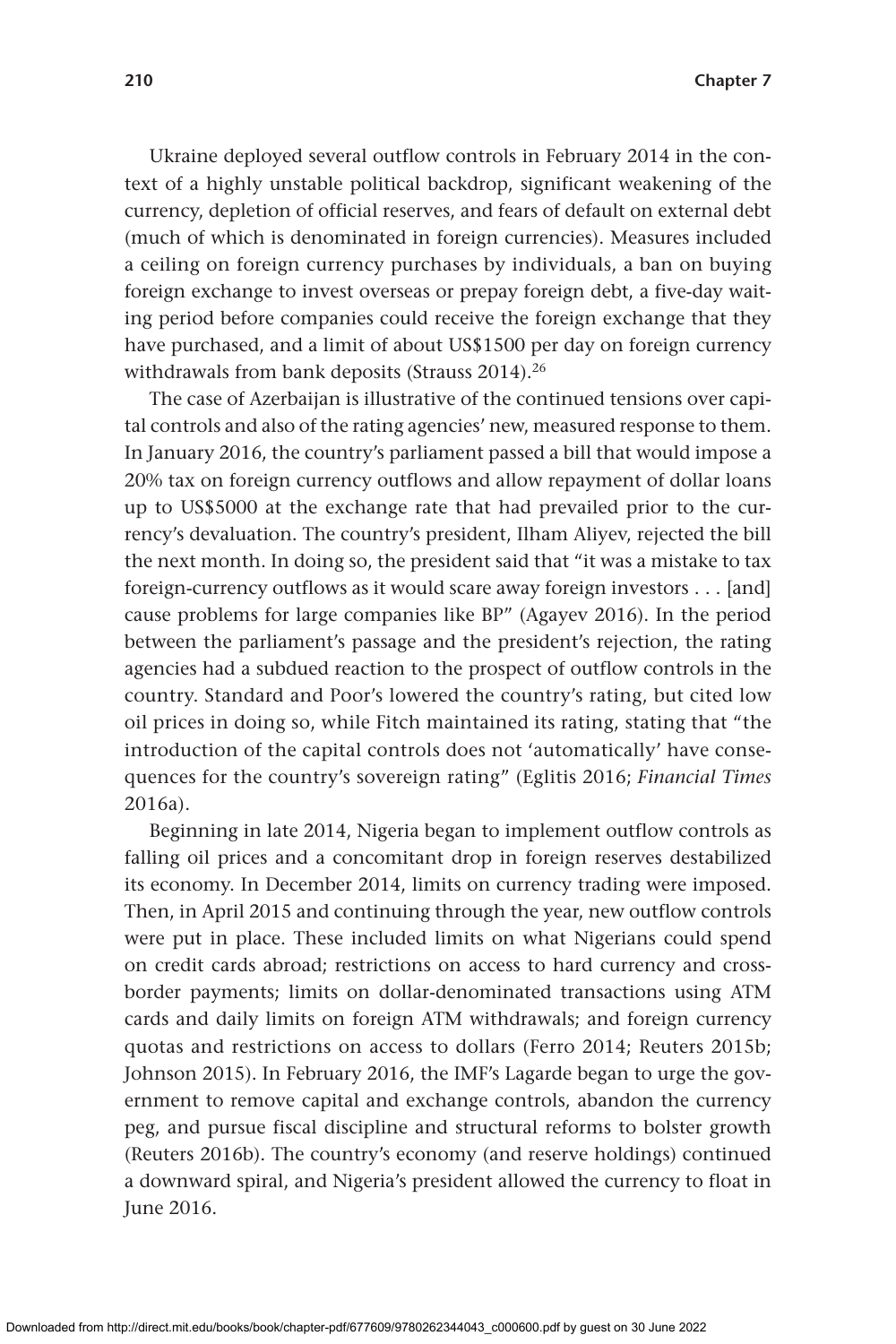## **Similar Pressures, Dissimilar Responses, and Legal Constraints**

Not all policymakers have responded or are responding to the pressures induced by large inflows, outflows, and policy spillovers with capital controls. Policymakers in some countries that enjoyed high inflows during much of the global crisis, such as Turkey, Chile, Mexico, and Colombia, publicly rejected inflow controls. Instead, they increased their purchases of dollars and used expansionary monetary policy to stanch currency appreciation. Divergent responses to similar pressures reflect many factors, not least of which are differing internal political economies, the continued sway of neoliberal ideas, and the long shadow cast by the belief that central banks must signal their commitment to neoliberalism in order to maintain international credibility.

There is more to the matter of resisting capital controls than the long half-life of neoliberalism, however. Some countries simply cannot introduce capital controls—either on inflows or outflows—because of bilateral or multilateral trade and investment treaties with the United States, such as the North American Free Trade Agreement (NAFTA) and the Dominican Republic–Central American Free Trade Agreement, or because of commitments embedded in EU and OECD membership (Gallagher 2014, chap. 8; 2012; Shadlen 2005; Wade 2003). The failed Trans-Pacific Partnership (TPP), a multilateral trade agreement, would have made it more difficult for signatory countries to utilize capital controls (Public Citizen 2015).27

Governments also face restrictions on controls stemming from obligations to liberalize financial services under the World Trade Organization (WTO) (Gallagher 2012). Article 63 of the Lisbon Treaty of the EU enforces open capital accounts across the union and requires that members not restrict capital transactions with other countries.<sup>28</sup> However, EU members Cyprus and Greece did deploy stringent outflow controls in 2013 and 2015, respectively, when their banking systems imploded. The EC and the ECB gave their blessing to these capital controls on the grounds that they were temporary and essential to preventing large-scale capital flight and the collapse of the banking system.<sup>29</sup> This suggests that EU strictures can be less binding than is usually thought, at least when countries avail themselves of the treaty's temporary safeguard measures during crises. Other restrictions appear in the OECD's Code of Liberalisation of Capital Movements, though since it is not a treaty, the obligations are not actionable (Abdelal 2007; Gallagher 2012).

At the time when many of these agreements were negotiated, the restrictions on capital controls no doubt seemed redundant since controls were effectively blocked by the effective constraints imposed by the IMF, rating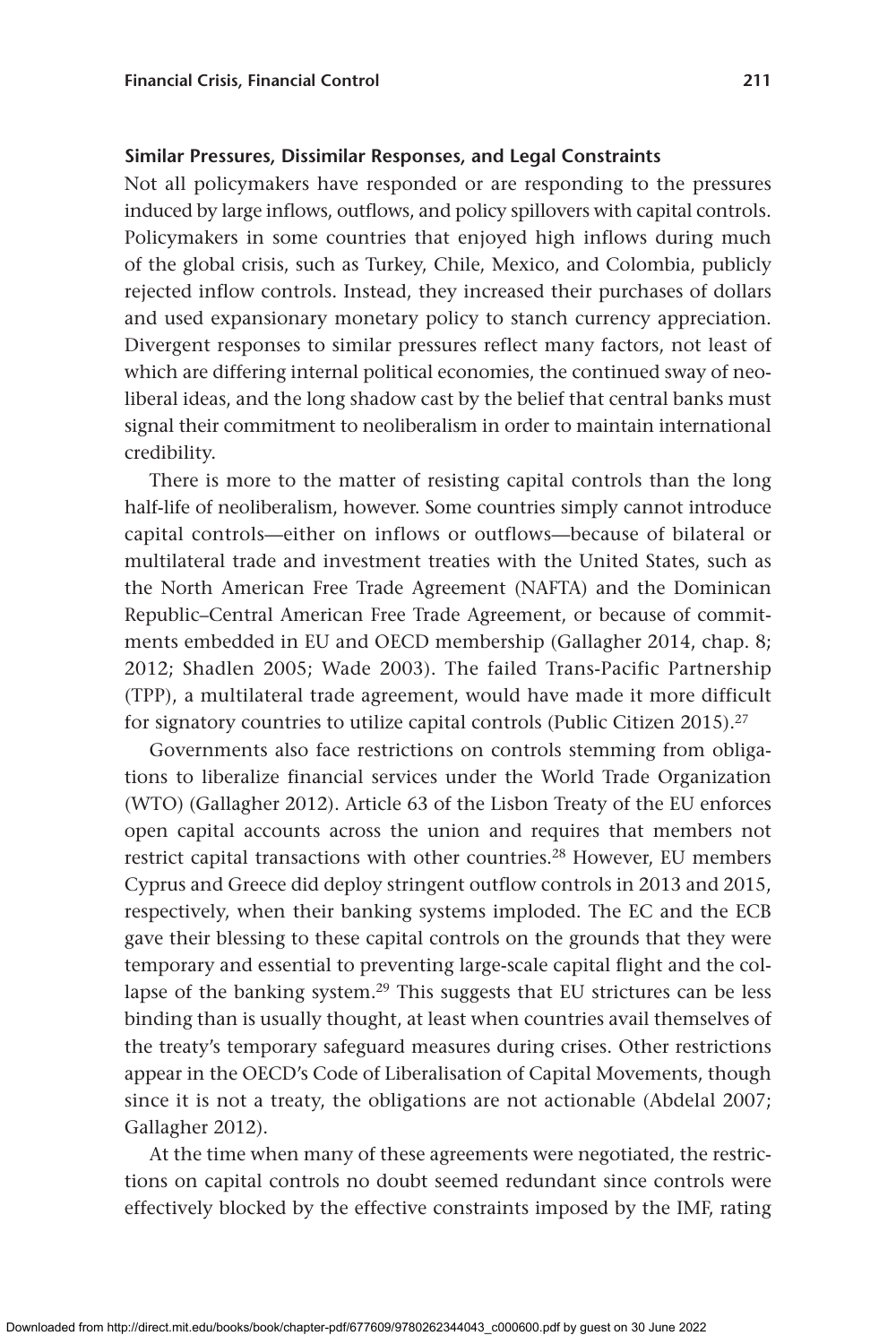agencies, and investors. Today, however, in the face of reversals by the previous enforcers of neoliberalism, the provisions are consequential. Chile's refusal to use capital controls during the global crisis has far more to do with its 2004 trade agreement with the United States than with neoliberal ideology. In the negotiations with the United States, Chile in fact sought a "carve-out" for the kind of inflow controls it used in the 1990s, when it was a pioneer in regard to reserve requirement taxes (Grabel 2003a). The United States refused to grant the exception. The resulting U.S.-Chile trade agreement exposes the country to lawsuits by investors who are able to demonstrate that they have been harmed by controls.30 Mexico's situation is similar. Here neoliberal views are backed up by the strictures in NAFTA that threaten to punish any change in its policy stance.<sup>31</sup> By contrast, Brazil has been free to utilize controls during the global crisis because it has not signed bilateral treaties with the United States.

Reframing capital controls as something other than controls seems to be one viable avenue in cases where policymakers do not have the appetite to push the limits of trade/investment agreements (as with Peru and Uruguay) or where they otherwise fear the stigma that attaches to dirigisme; hence Korea's macroprudential measures, Indonesia's quasi-controls, Russia's informal controls, Tajikistan's outright denial that its measures amount to controls, and India's partial controls.32 When policymakers are not confident of their ability to sell reframed controls to foreign investors, they are sometimes led, like Azerbaijan's president, to block capital controls altogether.

#### **Revising the Rule Book**

Since 2008, many EMDEs have implemented controls without seeking permission from the IMF. For many countries, controls were a response to the side effects of their relative economic success during much of the global crisis. It is highly unlikely that capital controls could have been rebranded as legitimate policy tools as quickly and deeply as has been the case had it not been for the divergent effects of the crisis across the globe, and the initiatives of many of the winners from the crisis to assert control over financial flows. Just as history is written by the victors, so may it be the case that the rebranding and relegitimizing of a forbidden policy tool depends primarily on the practices and strategies of those countries whose success grants them the latitude, confidence, and influence over other countries not just to "cheat" in a policy domain but to rewrite the rule book. Whether the IMF and the economics profession have fundamentally changed their view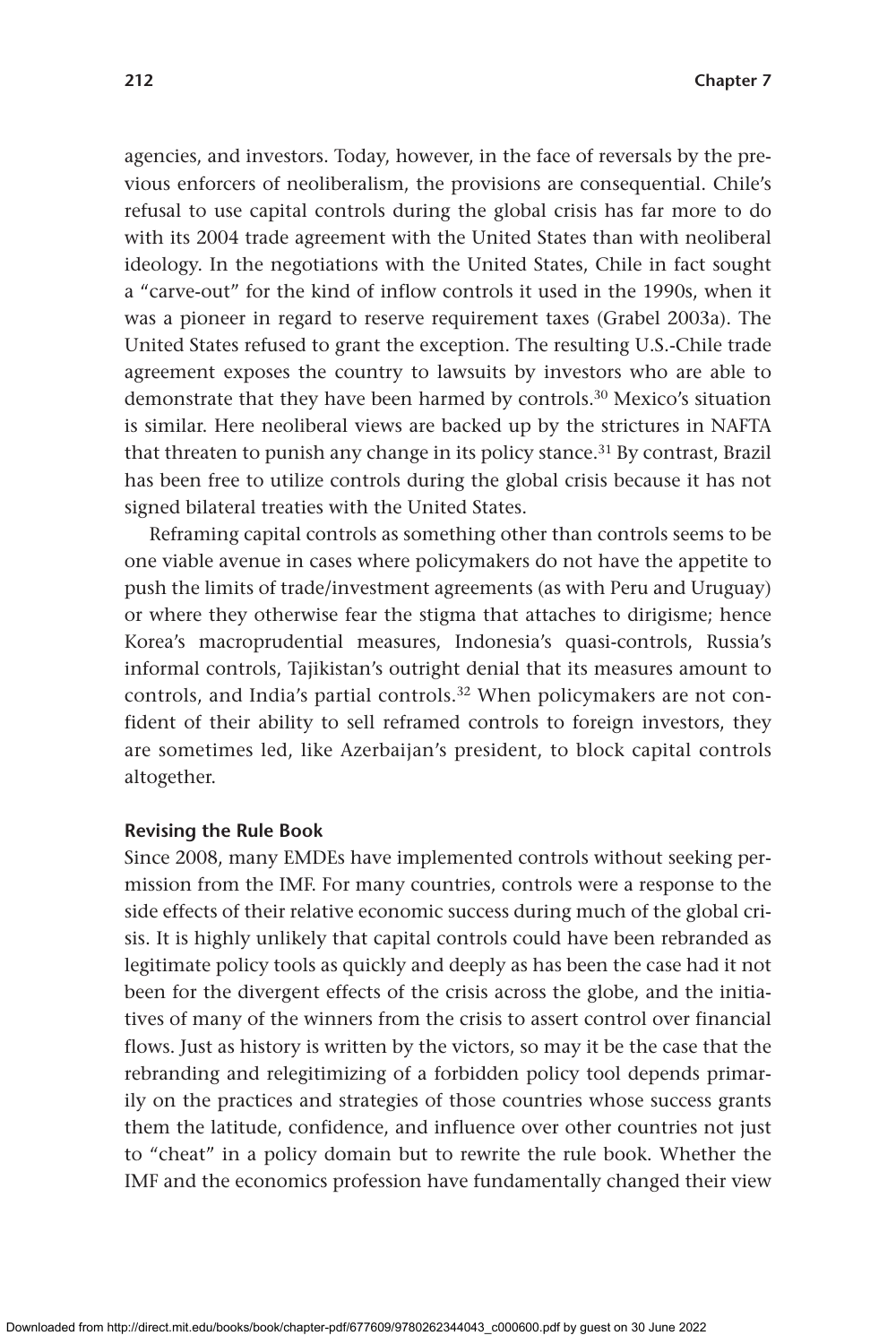of capital controls, then, may matter less than the altered global economic and political context in which they are being utilized.

It is clear that outflow controls are still seen in a different light than inflow controls, but the crisis has catalyzed rethinking on this controversial instrument as well. This may prove to be important in the near future, if the present economic turbulence deepens. A new round of crises might very well feature increased use of outflow controls, which may test the limits of the new policy space surrounding capital controls.

The rebranding of controls has also been facilitated by the fact that carry trade pressures in some AEs caused central bankers to reconsider their longheld opposition to currency interventions and even to capital controls. For example, in 2013, a top official of Germany's Bundesbank signaled a softening of its traditional position, stating that "limited use of controls could sometimes be appropriate" to counter currency pressures (Reuters 2013a). In 2015, the Swiss National Bank intervened aggressively and repeatedly to curb the Swiss franc's appreciation (Moschella 2015a). At that time, the head of the country's central bank, Thomas Jordan, announced that it would even consider implementing controls on foreign deposits to respond to pressure on the currency, though these measures were not introduced (Ross and Simonian 2012). These attitudes and actions should be expected to spread in the future as a consequence of the broadening mission of central banks in the AEs and EMDEs during the crisis. Today, central banks are targeting financial stability and the reduction of systemic risk through macroprudential policies rather than simply price stability (Benlialper and Cömert 2016; Moschella 2015a).

## **The Economics Profession, the IMF, and the New Pragmatism on Capital Controls**

Today IMF staff economists and leading academic economists have taken steps toward elaborating a theoretical and empirical case for capital controls. The rapid succession of financial crises over the past two decades may be encouraging those economists at the IMF with reservations about capital liberalization to give voice to their concerns and to assert themselves more effectively and consistently, particularly now that views on capital controls by prominent academic economists are in flux. Economists at the Fund are not immune to the loss of confidence by many economists in the theories, models, and policy tools that have long dominated professional practice. A 2012 statement by the IMF's chief economist, Olivier Blanchard,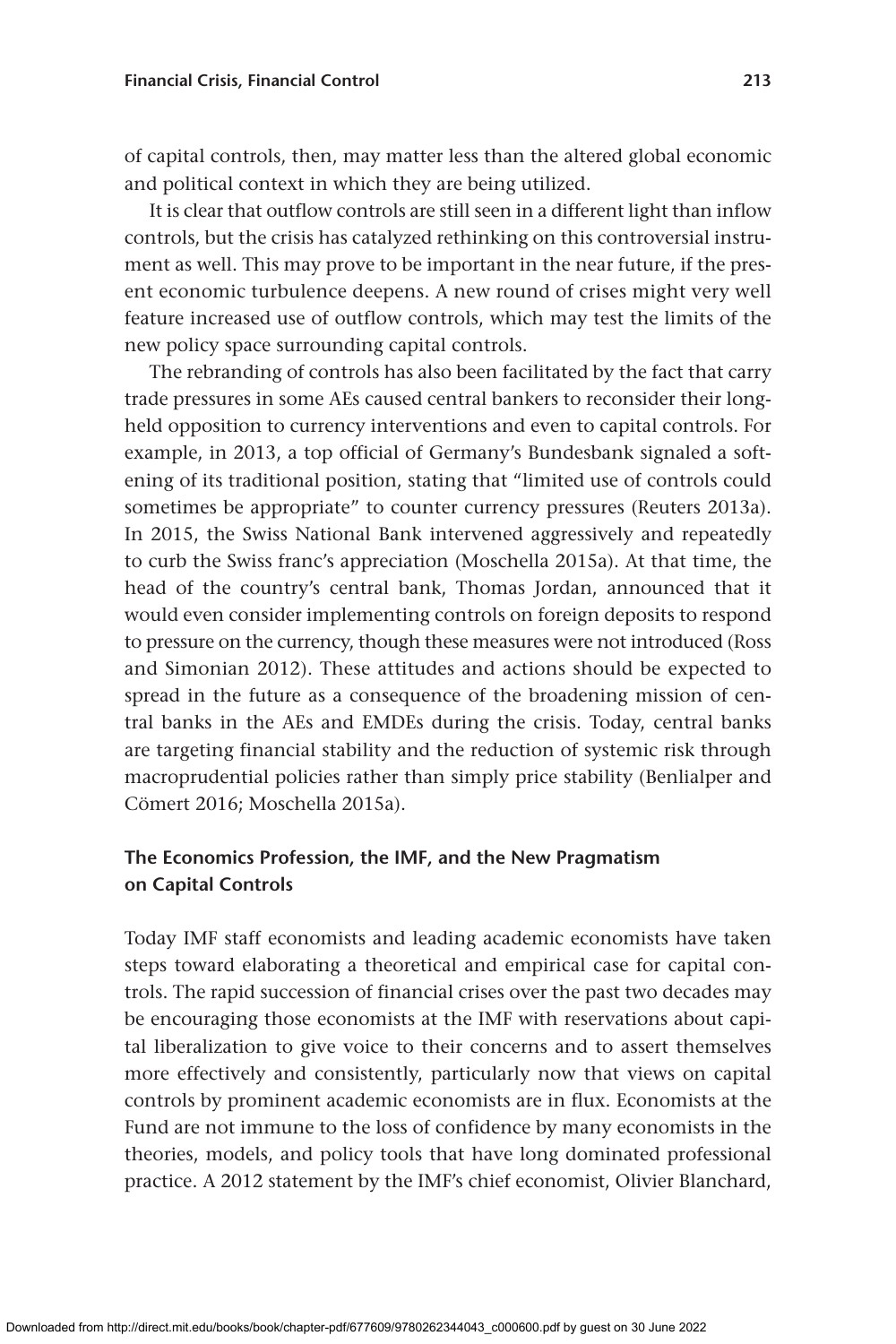is instructive in this regard: "We have entered a brave new world. The economic crisis has put into question many of our beliefs. We have to accept the intellectual challenge" (Blanchard et al. 2012, 225).

#### **Neoclassical Economics and Capital Controls**

Two views on capital controls have predominated among academic economists who advocate neoliberalism. The first, and minority view, is associated with libertarian thought. The libertarian case against capital controls is a principled rather than a welfare consequentialist argument. From the libertarian perspective, controls are a violation of investor rights. The case against them is therefore impervious to new empirical evidence or a change in economic conditions. In contrast, neoclassical welfarist critics have long held that capital controls are counterproductive.

Although the neoliberal case against capital controls began to fray during the global crisis, some ardent defenders remain. For instance, in a discussion of inflow controls at an IMF conference in 2015, Mexico's central bank governor Carstens said: "I have only eight seconds left to talk about capital controls. But that's OK. I don't need more time than that to tell you: they don't work, I wouldn't use them, I wouldn't recommend them" (Carstens 2015). In the same speech, he indicted outflow controls: "When investors come in [to a new country] they first look to see where the exit is and if it doesn't exist, they won't come in."33 Prominent economists such as William Cline (2010) rebuked the IMF for its new tolerance of controls and for its outright support of controls in Brazil and Iceland. The Heritage Foundation, a conservative U.S. think tank, has been sharply critical of the IMF's recent acceptance of capital controls as embodied in its "Institutional View" (to be discussed), while a Heritage "Issue Brief" highlights with horror praise by the IMF's Lagarde for Malaysia's 1998 controls (Olson and Kim 2013).

Prior to the global crisis, neoclassical economists had almost universally held that controls raised the cost of capital, especially for small and medium-sized firms, and generated costly evasion strategies (Forbes 2005; Edwards 1999). Capital controls were therefore imprudent since EMDEs could hardly afford to introduce new sources of inefficiency.

Research in neoclassical economics during the global crisis challenges the critique by emphasizing the negative externalities associated with highly liberalized international financial flows, particularly in the absence of international coordination of monetary policies. The research has helped to legitimize capital controls, particularly those that are targeted and intended to be temporary. The research also offers support for international policy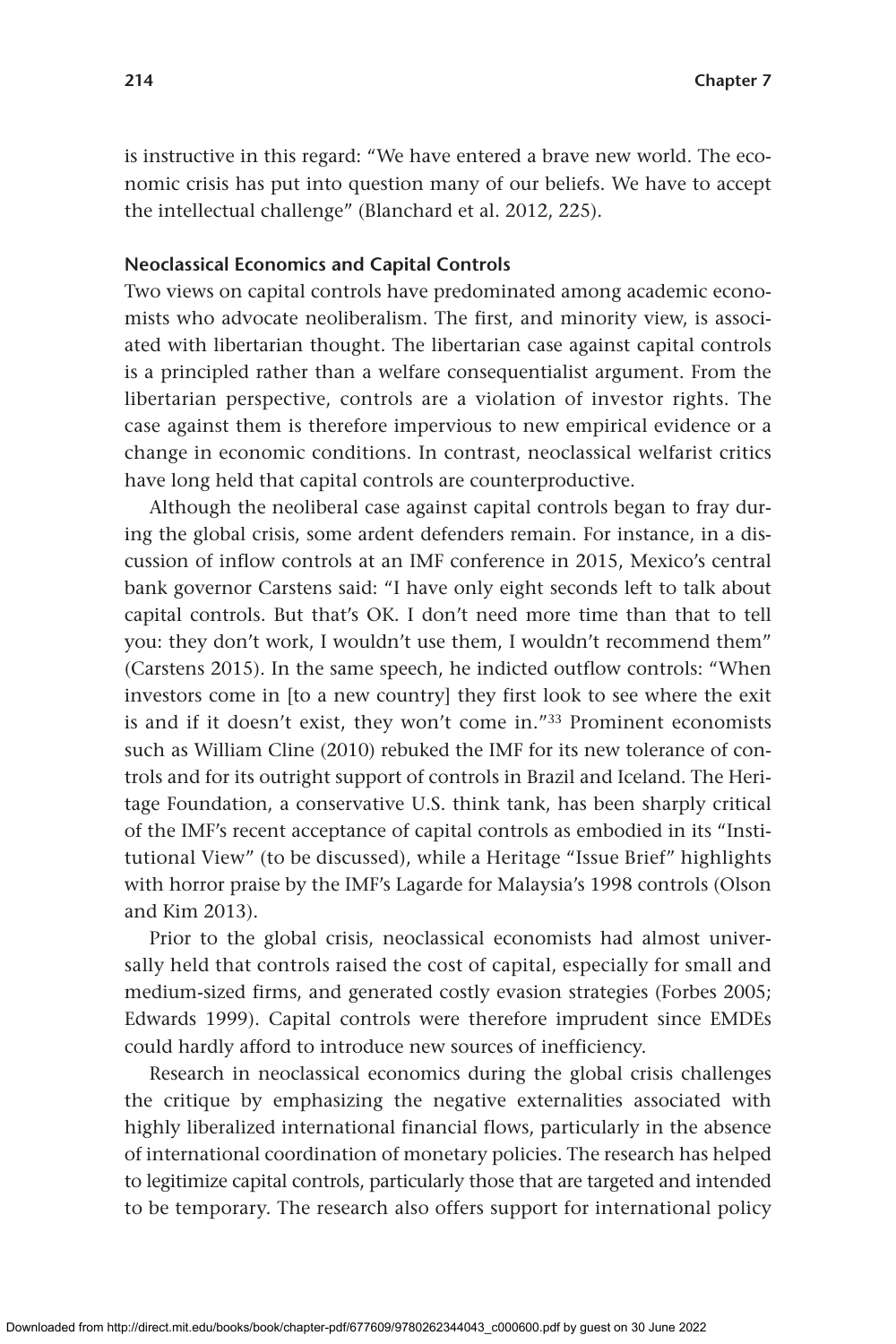coordination and/or regulations on capital flows in both source and recipient countries.

There are three dimensions to the new academic research. The first strand, called the "new welfare economics of capital controls," is associated with the work of Anton Korinek.<sup>34</sup> It assumes that in an environment of uncertainty, imperfect information, and volatility, unstable capital flows generate negative externalities in recipient economies (Korinek 2011; Aizenman 2009).35 In this approach, liberalized short-term capital flows are understood to induce ambient risk that can destabilize economies. Contemporary Pigouvians argue that unregulated capital flows induce externalities because individual investors and borrowers do not know, or find it advantageous to ignore, the effects of their decisions on the aggregate level of stability in a particular nation. Capital controls are then theorized as a second-best strategy that can reduce risk and dampen instability. What were formerly recognized as unwarranted interventions into otherwise efficient capital markets have now been rebranded as prudential financial regulation in an uncertain world. Inflow controls are conceptualized as a Pigouvian tax that corrects for a market failure rather than as a cause of market distortions. Inflow controls induce borrowers to internalize the externalities of risky capital flows, and thereby promote macroeconomic stability and enhance welfare (Korinek 2011).

A second strand of research, associated with Korinek (2011; 2014) and Hélène Rey (2015; 2016), has also contributed to a mainstreaming of capital controls within the profession. This work emphasizes the way in which capital controls protect EMDEs from the international spillover effects of monetary policy in AEs, and it explicitly takes up the absence of multilateral mechanisms to coordinate monetary, capital control, and other prudential policies. Korinek's and Rey's research provide rigorous academic support for the claims of Brazil's Mantega and India's Rajan (among others) regarding currency wars and spillover effects. Similarly, it provides support for the view of Hyun Song Shin, head of research at the BIS, who has highlighted the destabilizing spillover effects and speculative investment flows induced by Federal Reserve policy (Shin 2015). An article in the *Economist* put the connection between these spillover effects and capital controls quite clearly: "QE has helped to make capital controls intellectually respectable again" (*Economist* 2013).

The negative international spillover effects of expansionary monetary policy during the global crisis highlight the need for multilateral coordination (Korinek 2013). An IMF Staff Discussion Note (in which Korinek is one of the authors) extends these themes (Ostry, Ghosh, and Korinek 2012).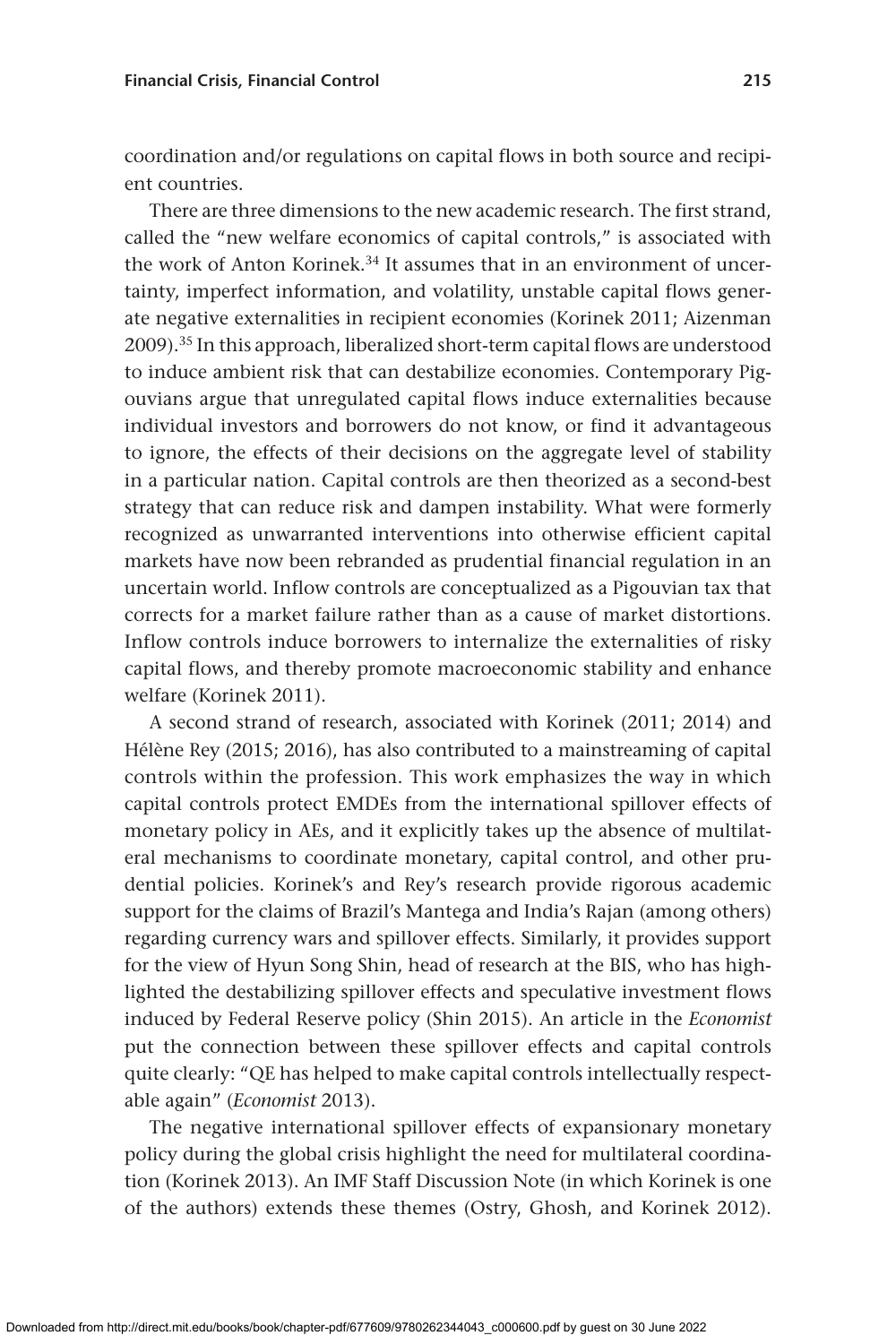Citing Keynes and White, the report argues that spillovers in the absence of coordinating mechanisms justify regulating capital flows at both ends. In this view, coordination of capital controls between source and recipient countries improves welfare since unilateral action requires more intensive measures than coordinated action, and since the cost of controls increases at an increasing rate with the intensity of controls. Thus, international coordination or cooperation achieves globally more efficient outcomes and helps to prevent what Ghosh, Qureshi, and Sugawara (2014) term costly "capital control wars" (see also Korinek 2014; Korinek and Sandri 2015; Davis and Presno 2014).36

Rey's (2015) work is also motivated by the unwelcome international spillover effects of monetary policy in AEs. These spillover effects necessitate using targeted capital controls on inflows and outflows, particularly since she sees international coordination on monetary policy spillovers as being "out of reach." Capital controls are necessary to protect EMDEs from what Rey terms the "global financial cycle," the instability triggered by large, sudden inflows associated with carry trade activity and their equally sudden exit (ibid.). In a 2014 lecture at the IMF, Rey argued that the negative spillover effects of the global financial cycle affect countries with floating and pegged exchange rate systems alike (Rey 2016). In a lecture at the IMF the next year, former Federal Reserve chairman Ben Bernanke criticized Rey and Mantega by name for portraying policymakers in EMDEs as "passive objects of the effects of Fed policy decisions" (Bernanke 2015, 24, 30, 33, 36, 44). Moreover, he argued that the EMDEs that experienced the most turbulence already had fragile economies because of domestic economic problems. Thus, international cooperation on monetary policy was neither necessary nor appropriate. Instead, Bernanke called for increased communication among central bankers. Bernanke nonetheless endorsed the use of targeted capital controls to tackle the unwelcome international spillover effects of monetary policy, even while emphasizing the primary importance of domestic regulatory and other macroprudential measures.

Other neoclassical economists have wrestled with the international spillover effects of monetary policy and capital controls during the crisis. Nobel laureate Michael Spence (and co-author Richard Dobbs) wrote of the troubling "financial protectionism" that was occasioned by expansionary monetary policy in AEs, and expressed worry that protectionism would accelerate as the era of "cheap capital" came to a close (Dobbs and Spence 2011). Despite characterizing controls as financial protectionism, however, Spence spoke favorably about their utility in EMDEs during a 2010 speech at the Reserve Bank of India. There he stated that capital controls are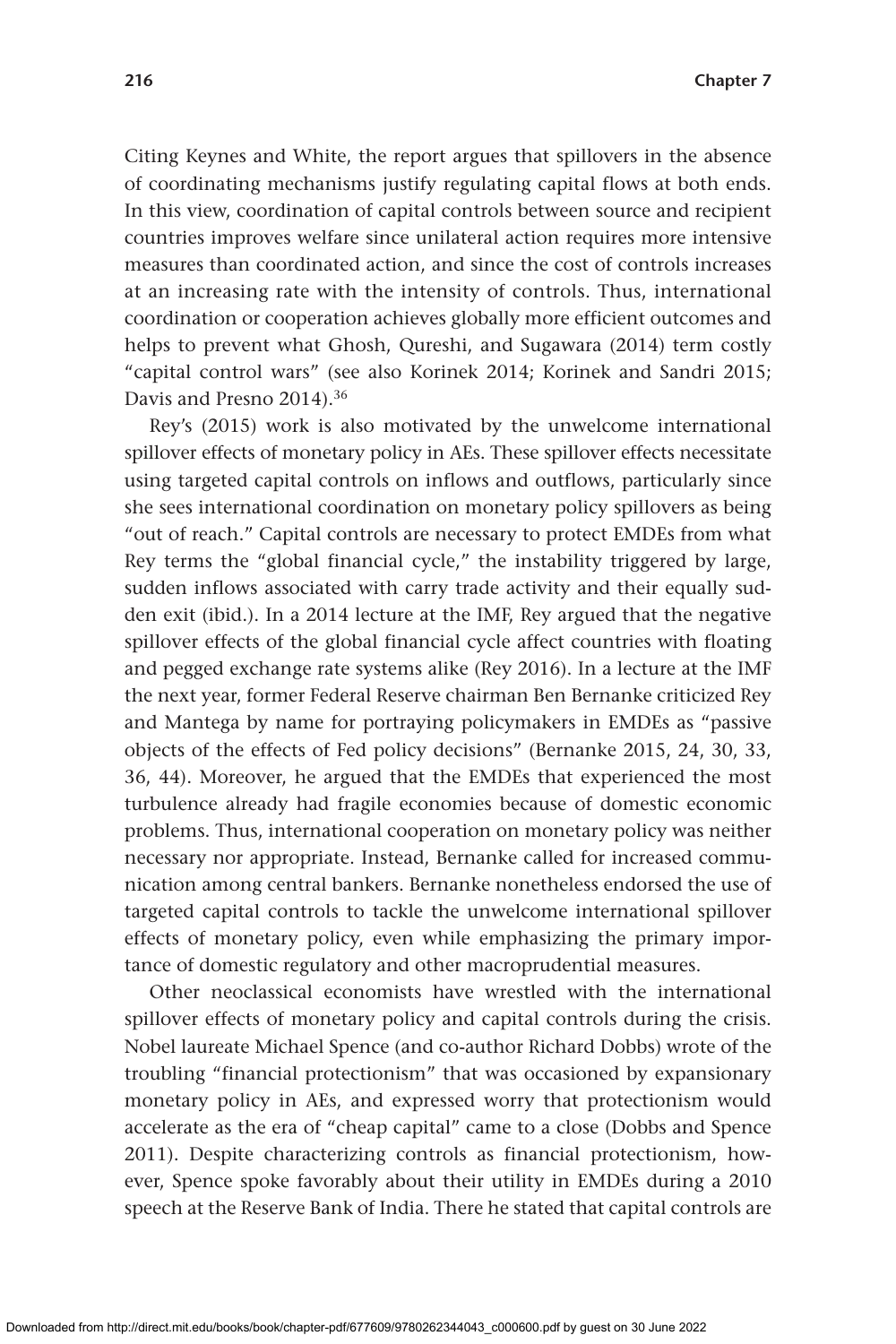"essential as part of the process of maintaining control," and he also noted that most high-growth EMDEs have had such controls (Spence 2010b).

A third strand of new neoclassical research is empirical and substantiates the theoretical claims of the welfarist approach.37 For example, Qureshi et al. (2011) found that capital controls and prudential measures relating to foreign currency in 51 EMDEs from 1995 to 2008 were associated with a lower proportion of foreign currency lending in total domestic bank credit and a lower proportion of portfolio debt in total external liabilities. The study concludes that capital controls and foreign-currency measures in place during the boom enhanced resilience during the bust of 2008. Ghosh and Qureshi (2016) review a large body of empirical evidence that shows that inflow controls change the composition of capital inflows and do not discourage investors. They argue that evidence on the efficacy of outflow controls is more mixed. Even Forbes, a long-standing critic of controls, found that Brazilian taxes on foreign purchases of fixed-income assets between 2006 and 2011 achieved one of its key goals by reducing the purchase of Brazilian bonds (Forbes et al. 2011). Recent "meta-analysis" of existing studies likewise finds evidence of the utility of controls. Magud and Reinhart extended their 2006 work to encompass a larger number of studies, including some that focus on the global crisis (Magud, Reinhart, and Rogoff 2011). They found that inflow controls enhanced monetary policy independence, altered the composition of inflows, and reduced real exchange rate pressures, but did not reduce the aggregate volume of net inflows. Finally, Jeanne, Subramanian, and Williamson (2011) show that free capital mobility has little benefit to long-run growth. On this basis, they conclude that the international community should not promote unrestricted financial flows, and they call for an international code of good practices for controls under the auspices of the IMF in coordination with the WTO.

Empirical findings by economists outside the profession's mainstream sustain deeper support for controls than we find in the recent work of neoclassical economists (e.g., Epstein 2012; Erten and Ocampo 2013; Gallagher 2014; Grabel 2015b). Erten and Ocampo (2013) provide what is perhaps the most expansive evidence of the achievements of a range of capital controls, including those on outflows. Using data from 51 EMDEs from 1995 to 2011, they find that capital controls that target inflows, outflows, and measures related to foreign exchange were associated with lower foreign exchange pressures. They also find that outflow regulations had larger effects than inflow regulations. They conclude that these three types of measures have enhanced monetary policy autonomy, that increasing their restrictiveness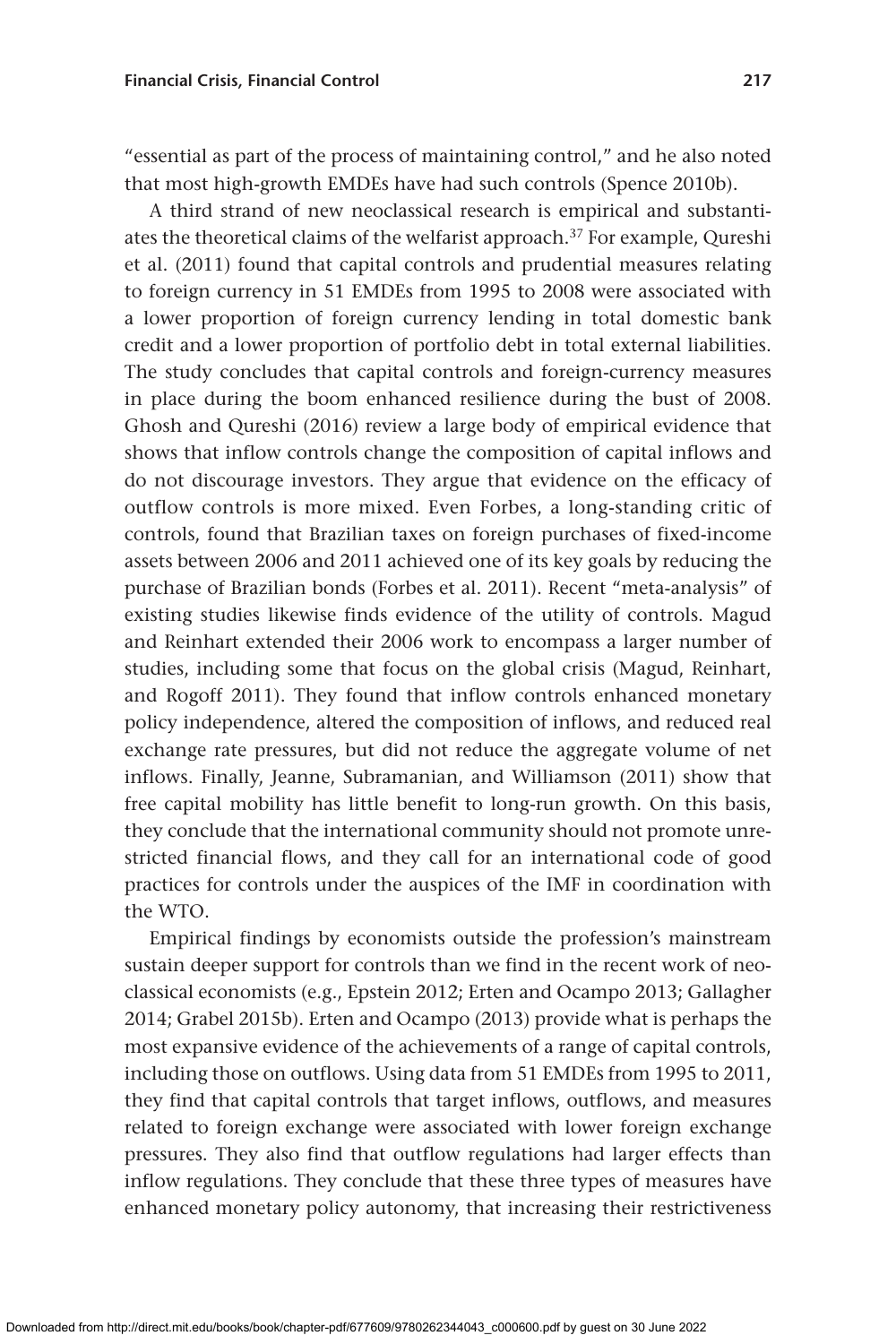in the run-up to the global crisis reduced the growth decline during the crisis (and thereby enhanced crisis resilience), and that countries using these measures experienced less overheating during postcrisis recovery when a new surge in capital inflows occurred.

#### **The Global Crisis, the IMF, and Capital Controls**

The evolution in thinking by academic economists on capital controls is reflected in and reinforced by developments at three overlapping levels of practice at the IMF: research, official statements by key officials, and policy recommendations by its staff.38 We find continued discomfort and tension around capital controls during the global crisis, which is reflected in efforts to develop a hierarchy among types of capital controls and the circumstances under which they are most acceptable.

There is ample evidence of change and tension in recent IMF research on capital controls. An IMF report drafted early in the crisis found that the use of capital controls protected the banking systems in low-income countries, stating that "the existence of capital controls in several countries . . . helped moderate the direct and indirect effects of the financial crisis" (IMF 2009c, 9, fn9). An Article IV report on Bangladesh credits the effective closure of its capital account for its ability to avoid the global "flight to safety" early in the crisis (IMF 2010a).

In February 2010, a team of IMF economists, led by Jonathan Ostry, published a thorough survey of econometric evidence that commended inflow controls for preventing crises and reducing the risk and severity of crisisinduced recessions, while reducing fragility by lengthening the maturity structure of external liabilities and improving the composition of inflows (Ostry et al. 2010). The findings refer to the experience with controls prior to and after the Asian crisis, as well as during the global crisis. The study indicates that "such controls, moreover, can retain their potency even if investors devise strategies to bypass them. . . . The cost of circumvention strategies acts as 'sand in the wheels'" (ibid., 5). The study hedges in the expected ways—identifying the restrictive conditions under which controls can work. But in stark comparison with earlier IMF reports, the qualifications are just that—considerations to take into account but not insuperable obstacles to the use of controls. That, in itself, represents a major advance in IMF open-mindedness.

After the Ostry report was released, prominent IMF watchers praised the Fund for finally embracing a sensible view of controls. Ronald McKinnon stated, "I am delighted that the IMF has recanted" (quoted in Rappeport 2010); former IMF official Eswar Prasad asserted that the paper represented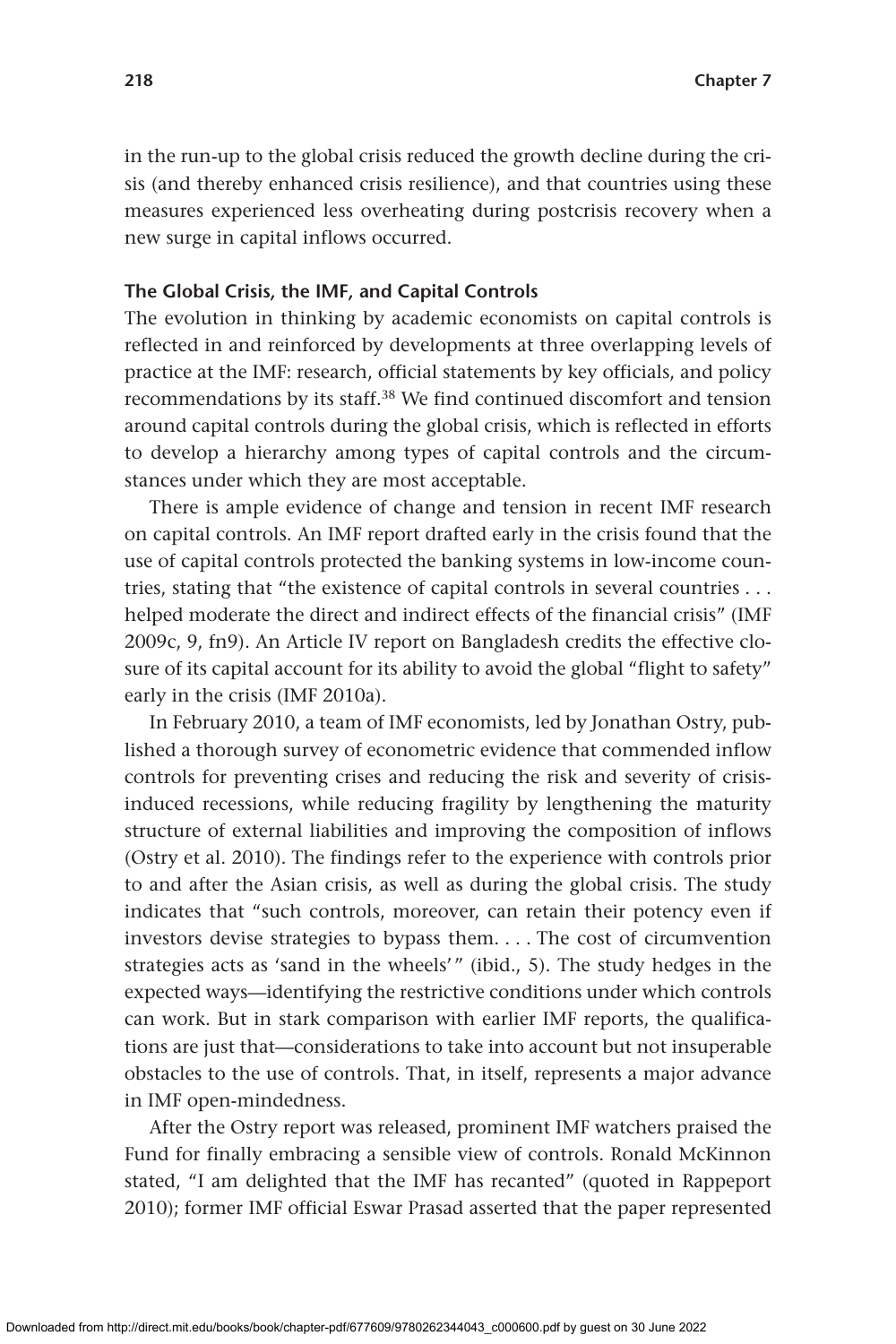a "marked change" in the IMF's advice (quoted in Wroughton 2010); and Rodrik concluded that "the stigma on capital controls [is] gone" and that the report "is a stunning reversal—as close as an institution can come to recanting without saying, 'Sorry, we messed up'" (Rodrik 2010). Rodrik also noted that "just as John Maynard Keynes said in 1945—capital controls are now orthodox" (quoted in Thomas 2010). Equally telling is the sharp rebuke to Ostry et al. (2010) by Cline, an unrepentant advocate of capital liberalization, who viewed the new IMF embrace of controls as troubling and wrongheaded (Cline 2010).

Research on controls spilled out from the IMF from 2011 through 2016. Findings appeared in reports of its research departments and in Staff Position Notes and Staff Discussion Notes. The reports continue to illustrate the growing legitimation of controls while also providing a window into the endurance of the dissenters.39 The IMF's crisis-induced research on controls culminated in a December 2012 report of the Executive Board, which the IMF terms the "Institutional View" (IMF 2012e; 2012f). The Institutional View is an official board-endorsed view that IMF staff are expected to incorporate into surveillance activities (Gallagher 2015a). The report makes clear that inflow and outflow surges induce instability; that countries should not consider capital liberalization prematurely; that temporary, targeted, and transparent inflow and even outflow controls may be warranted during turbulence, though they should not discriminate against foreign investors; that countries retain the right under Article VI to put controls in place; and that the IMF's new, more permissive stance on controls may conflict with and be subsumed by trade and other agreements. Particularly notable is the fact that the report refrains from dismissing capital controls as a "last resort" measure—a theme that had recurred throughout IMF research in 2010 and 2011—and that it sanctions the deployment of outflow controls during crises.<sup>40</sup>

The Institutional View provides ample evidence of the IMF's continued effort to "domesticate" the use of controls. We see this in the language around targeted, transparent, temporary, and nondiscriminatory measures. Moreover, arguments in the report continue to be guided by the view that capital liberalization is ultimately desirable, though claims to this effect are more nuanced than in the past.<sup>41</sup> Not least, the report rejects the presumption that capital account liberalization is the right policy for all countries at all times. Tensions over these and other matters among members of the IMF's Executive Board were given an oblique airing in a Public Information Notice released by the IMF, and more directly in press accounts, many of which focused on criticisms of the report by Paulo Nogueira Batista Jr.,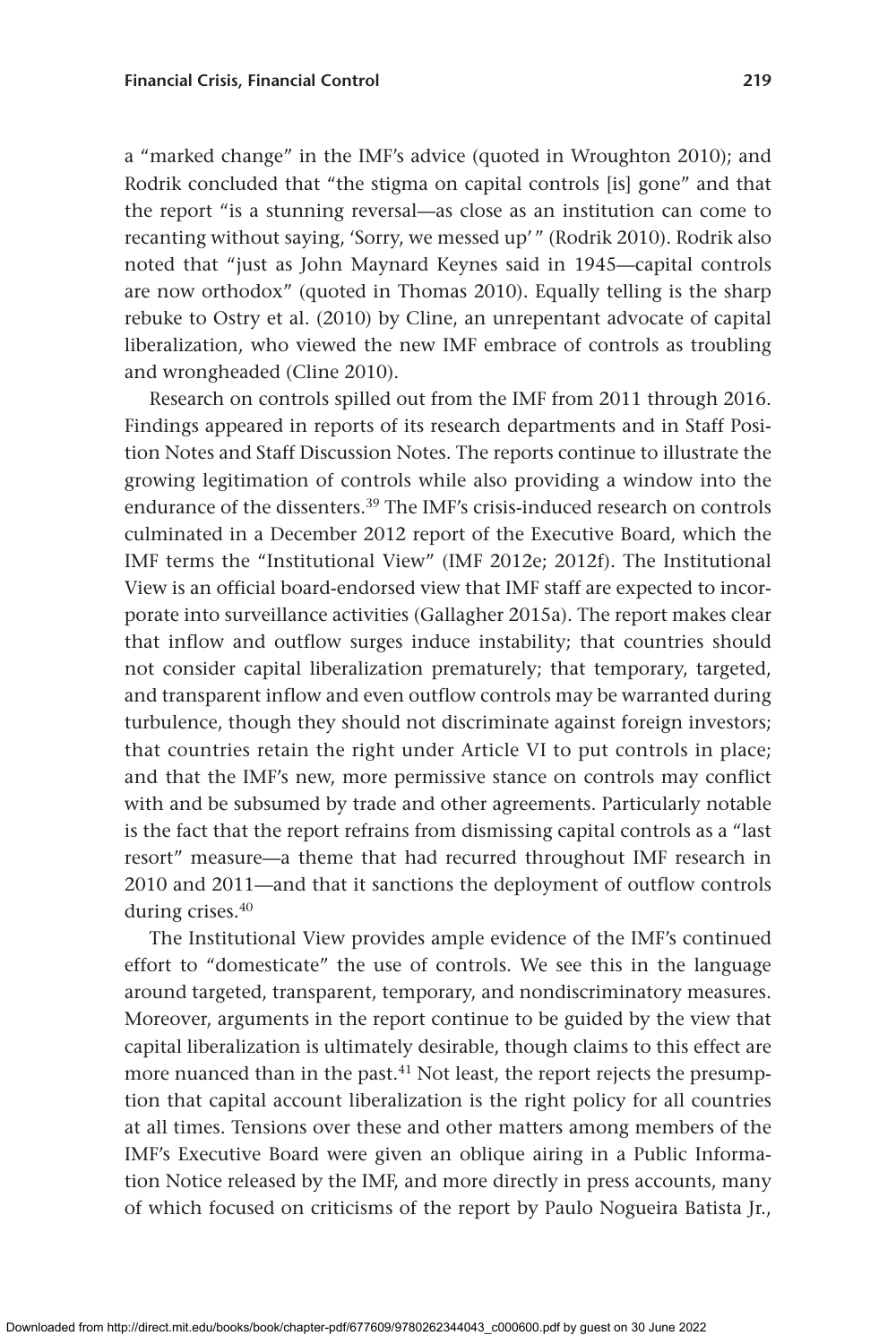then IMF executive director for Brazil and ten other countries (IMF 2012e; Beattie 2012). Nogueira Batista focused on the failure of the Institutional View to consider the role of push factors from AEs and the IMF's lack of evenhandedness (Prasad 2014, 195). That said, the fact that the IMF shifted the discussion of capital controls away from circa-1980s neoclassical economics and toward the legal and institutional conditions required for their success is further evidence that the most stubborn resistance to controls on economic grounds has been overcome.<sup>42</sup>

The IMF continues to wrestle with the interpretation and practical implications of its own Institutional View. An April 2013 Staff Guidance Note sought to provide clarification regarding how IMF staff should interpret the Institutional View (IMF 2013c). The note reiterates that "staff advice should not presume that full liberalization is an appropriate goal for all countries at all times," and it made allowance for "a temporary re-imposition" of capital flow measures under certain circumstances (ibid., 9–10, 16). But it also reiterates that controls should be "transparent, targeted, temporary, and preferably non-discriminatory" (ibid.). Despite increasing acknowledgment of spillover effects, the note rejects the view that capital source countries should be expected to take spillover effects into account when pursuing policies in line with their "primary domestic objectives" (ibid., 17). A December 2015 report prepared for IMF staff (IMF 2015d) probes what the Institutional View and the Staff Guidance Note entail specifically for outflow controls. The 2015 report insists that outflow controls (like inflow controls) should be transparent, temporary, lifted once the crisis conditions abate, and nondiscriminatory, though it does acknowledge that sometimes residency-based measures may be hard to avoid (ibid., fn1). The report also observes that, unlike controls on inflows, temporary outflow controls generally need to be comprehensive and adjusted to avoid circumvention (ibid., 3) and that "re-imposition of [controls] on outflows can be appropriate and consistent with an overall strategy of capital flow liberalization . . . even in non-crisis-type circumstances if premature or improperly sequenced liberalization . . . outpaced the capacity . . . to safely handle the resulting flows" (ibid., 4).

The messiness of the Institutional View and the Talmudic process of interpretation that has followed its release reflect deep internal conflicts within and outside the IMF. The IEO reports that the Institutional View was the "furthest some Directors (mainly from major AEs) were prepared to go in condoning the use of CFMs [capital flow management] and the minimum other Directors (mainly from major emerging market economies) were willing to accept as a repudiation of full capital account liberalization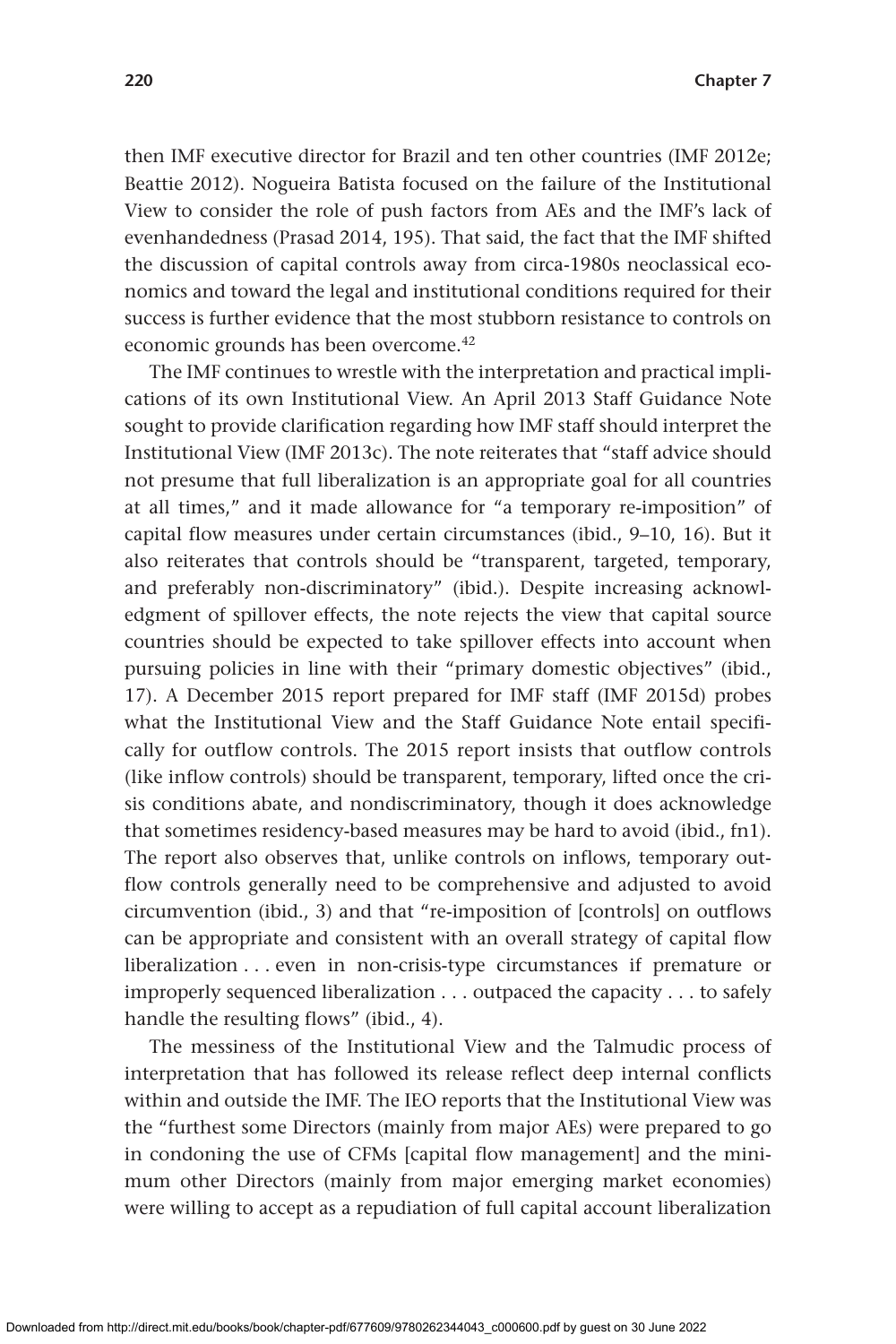as a desirable goal" (IEO 2015, 9, fn15). Notwithstanding board endorsement of the Institutional View, the same report notes that it is uncertain whether IMF advice on capital controls will be consistent, owing to the fragile nature of the consensus around this view, the presence of internal conflict, and the constraints on controls in trade and investment agreements. Preliminary evidence suggests a basis for cautious optimism. The 2015 IEO report that reviews the IMF's Article IV reports from January 2006 to August 2014 finds that staff advice on capital controls was more discouraging in the early part of this period and more supportive and even encouraging of such measures from 2010 on (ibid., 12). Today the IMF continues to study country experiences and what it terms "emerging issues" in connection with capital flow management.<sup>43</sup>

Public statements by current and former officials at the BWIs beginning in 2009 further illustrate the normalization, lingering ambivalence, and attempt to domesticate the use of controls. IMF first deputy managing director John Lipsky acknowledged in a December 2009 speech that "capital controls also represent an option for dealing with sudden surges in capital flows" (Lipsky 2009). In the address, he argues that controls should be used when capital inflow surges are temporary (though we have to wonder when sudden surges would not be temporary), and he emphasizes that controls likewise should be temporary. Despite these caveats, he argues that "above all, we should be open-minded." Public statements by the IMF's Strauss-Kahn illustrate particularly clearly the grudging evolution in the IMF's views. In public statements in 2009, Strauss-Kahn emphasized the costs of capital controls, claiming that they tend to lose effectiveness over time (IEO 2015, box 3). But, in a July 2010 speech, he reframed his message, saying "it is just fair that these [EMDEs] countries would try to manage the inflows" as a last resort against inflow-induced asset bubbles (Oliver 2010), and later in the year he reiterated what was by then the new mantra that capital controls are a legitimate part of the toolkit (Strauss-Kahn 2010c; IEO 2015, 16). In 2010, the director of the IMF's Western Hemispheric department made a case (unsuccessfully) for the utility of controls in Colombia, owing to the appreciation of its currency (Crowe 2010). The IMF's Lagarde spoke in 2012 and 2014 of the utility of temporary, targeted capital controls (IEO 2015, box 3), and in March 2015 she observed that there is scope for greater cooperation in connection with monetary policy spillovers (Lagarde 2015a).

The World Bank, too, amended its public position on capital controls during the global crisis. A 2009 World Bank report concludes cautiously that "capital controls might need to be imposed *as a last resort* to help mitigate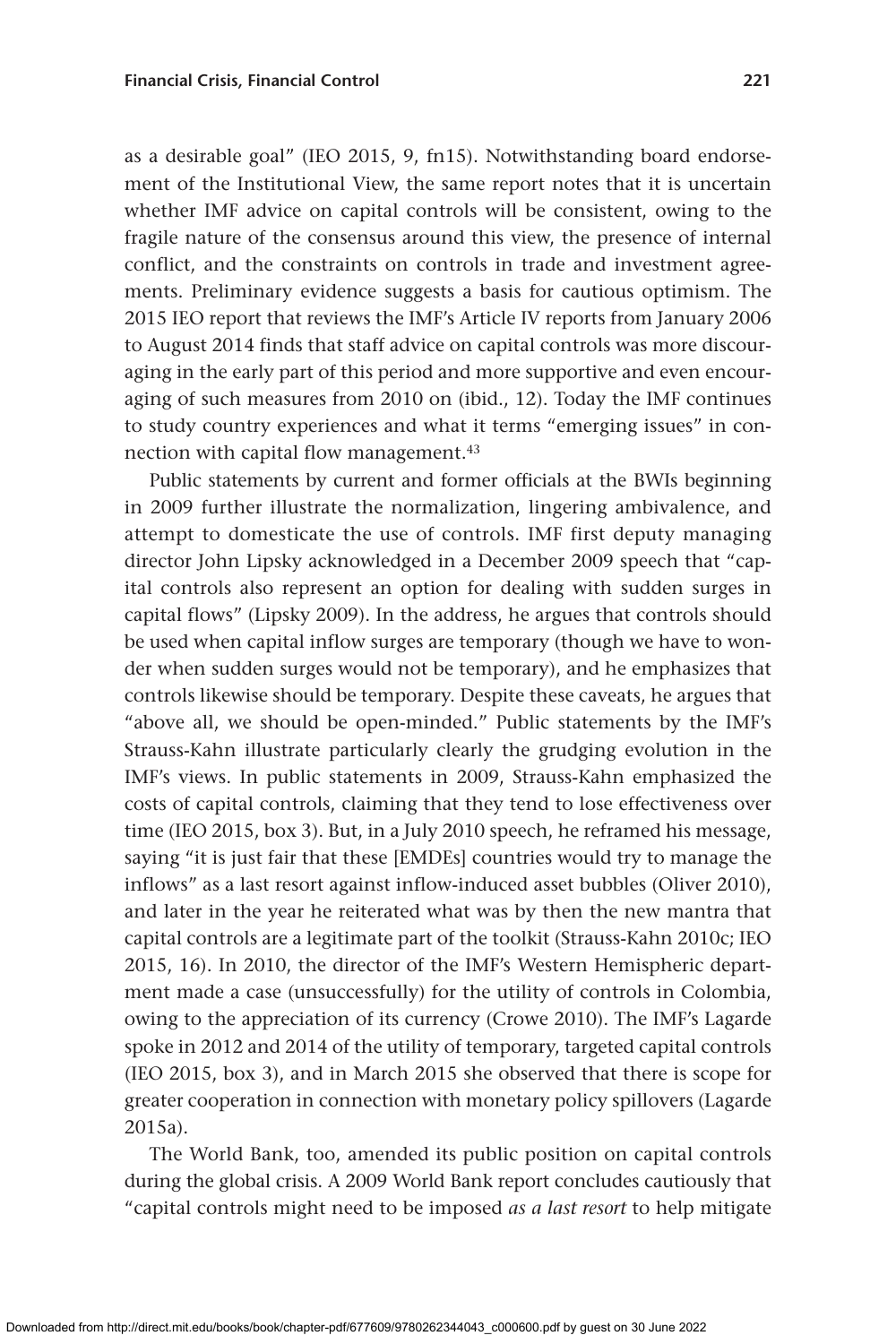financial crisis or stabilize macroeconomic developments" (World Bank 2009, 48, emphasis added). In a similar spirit, commenting on the reemergence of controls in Asia, World Bank president Robert Zoellick offered qualified support for capital controls by stating that they are "not a silver bullet . . . they may help at the margin" (quoted in Gallagher 2010). A World Bank report issued after the IMF's Institutional View (and reports related to it) captures well the continued hedging on the matter. It cautions that "there is potential danger for policymakers to err on the side of overly strict capital controls, choking off access to finance, when what is really needed is careful reform of regulatory institutions and greater institutional regulatory coordination" (World Bank 2013a).

Given the inconsistency of the IMF's position on capital controls after the Asian crisis, the research, policy advice, and statements coming from key officials during the global crisis mark, by its standards, a minor revolution.<sup>44</sup> Change at the Fund has been uneven, to be sure, with one step back for every two steps forward. None of this should be surprising. We should expect that deeply established ideas hang on despite their apparent disutility (Grabel 2000; 2003b). We should expect to find continuing evidence of tension and equivocation in research by academic economists and in future IMF reports and practices that preclude a clear and decisive verdict on capital controls. But for now, at least, welfarist arguments for controls have been embraced at the top of the profession, and this will surely continue to influence the IMF and other critical actors—even if just by validating views that they have come to hold independent of developments within academia. More importantly, and as I have argued throughout this book, change at the IMF and in the economics profession is only one of a larger set of factors that have legitimated capital controls.

#### **The Struggle to Control Capital Controls**

At several key moments, the IMF, the G-20, and the G-24 turned their attention to, and sometimes sparred on, the matter of standards for capital controls, which body should adjudicate the appropriateness of controls, and the right of nations to experiment with them. Beginning in late 2010, the IMF and the G-20 discussed the development of standards for the appropriate use of controls (Habermeier, Kokenyne, and Baba 2011; IMF 2010c; 2011c; Ostry et al. 2011; Ostry, Ghosh, and Korinek 2012). This project was also given life by the French government, which tried to use its leadership of the G-20 and G-8 in early 2011 to authorize the IMF to pursue this project (Hollinger and Giles 2011).<sup>45</sup> Indeed, capital flows figured prominently on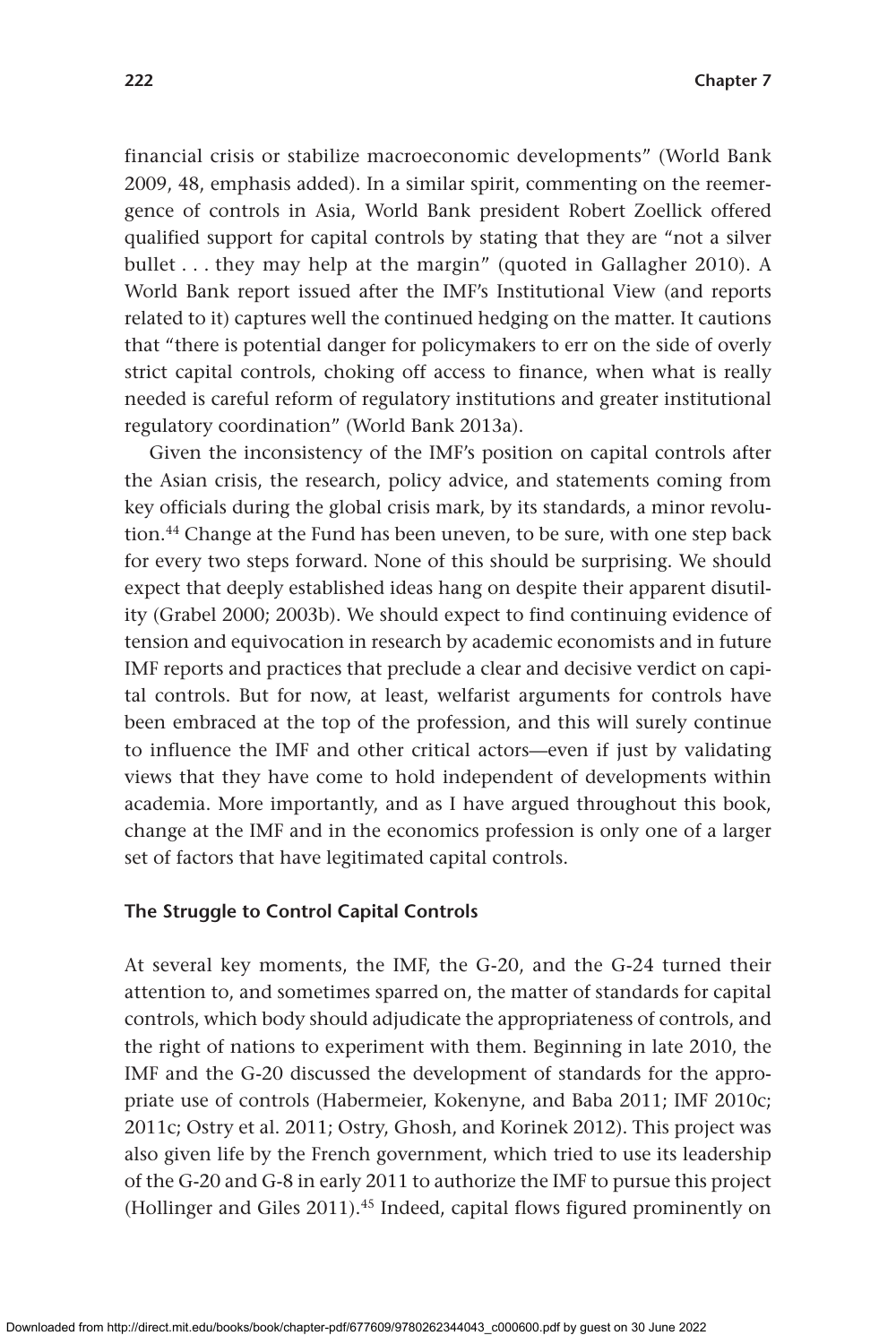the G-20 agenda during France's leadership of the network. The matter of capital controls and a code of conduct to manage their use fell off the G-20 agenda shortly thereafter, perhaps because of a leadership change, the exigencies of the Eurozone crisis, and, per Chwieroth (2014; 2015), because of enduring U.S. influence.

At the same time that the IMF was developing its Institutional View, the G-20 approved an expansive statement on controls that reflected the work of a fractious G-20-appointed committee co-chaired by Germany and Brazil (G-20 2011a). The G-20 statement goes beyond the IMF's Institutional View by taking an unambiguous, firm stand against "one size fits all" approaches to controls, rejecting the idea of developing a set of conditions for their use, and calling on nations to develop their own approaches to their use. The IMF's Institutional View report includes the G-20 document as an appendix and notes the importance of building on it, though it acknowledges that the G-20 document is nonbinding and is the product of a "hard-won consensus" (read: conflict that pitted the United States and other AEs against Brazil and other EMDE members).46

The IMF's 2013 Staff Guidance Note obliquely takes up the matter of the IMF's role in adjudicating capital controls. This note invokes many times a refrain along the lines of "this will require staff judgment" in connection with country policies. This reflects continued efforts by the IMF to try to secure for itself a leading role in managing the use of controls. However, equally instructive is the fact that Brazil and other EMDEs working through the G-24, G-20, and even the IMF have consistently, unequivocally, and publicly rejected such a role for the Fund (G-24 2011; Reddy 2011; Wagsty 2011). The opponents of IMF oversight have pressed to maintain the right to deploy capital controls that are expansive, blunt, lasting, and discriminatory, so long as internal or external economic conditions warrant. Newly enjoying policy autonomy in this domain, EMDEs are not anxious to succumb to IMF codes, sanctions, or guidance that could tie their hands in the face of destabilizing flows of hot money and the unwelcome spillover effects of monetary policy in AEs.47

China had indicated that it would use its position at the helm of the G-20 in 2016 to resurrect dormant discussions of international capital flows, capital controls, and global financial architecture (G-20 2016b, para. 5). But the September 2016 communiqué released after the final Leaders' Summit of the year contained only general diplomatic language to the effect that the group looks forward to the release of the IMF's latest study of experiences with managing capital flows by year-end 2016, supports more effective cooperation between the IMF and regional financial arrangements,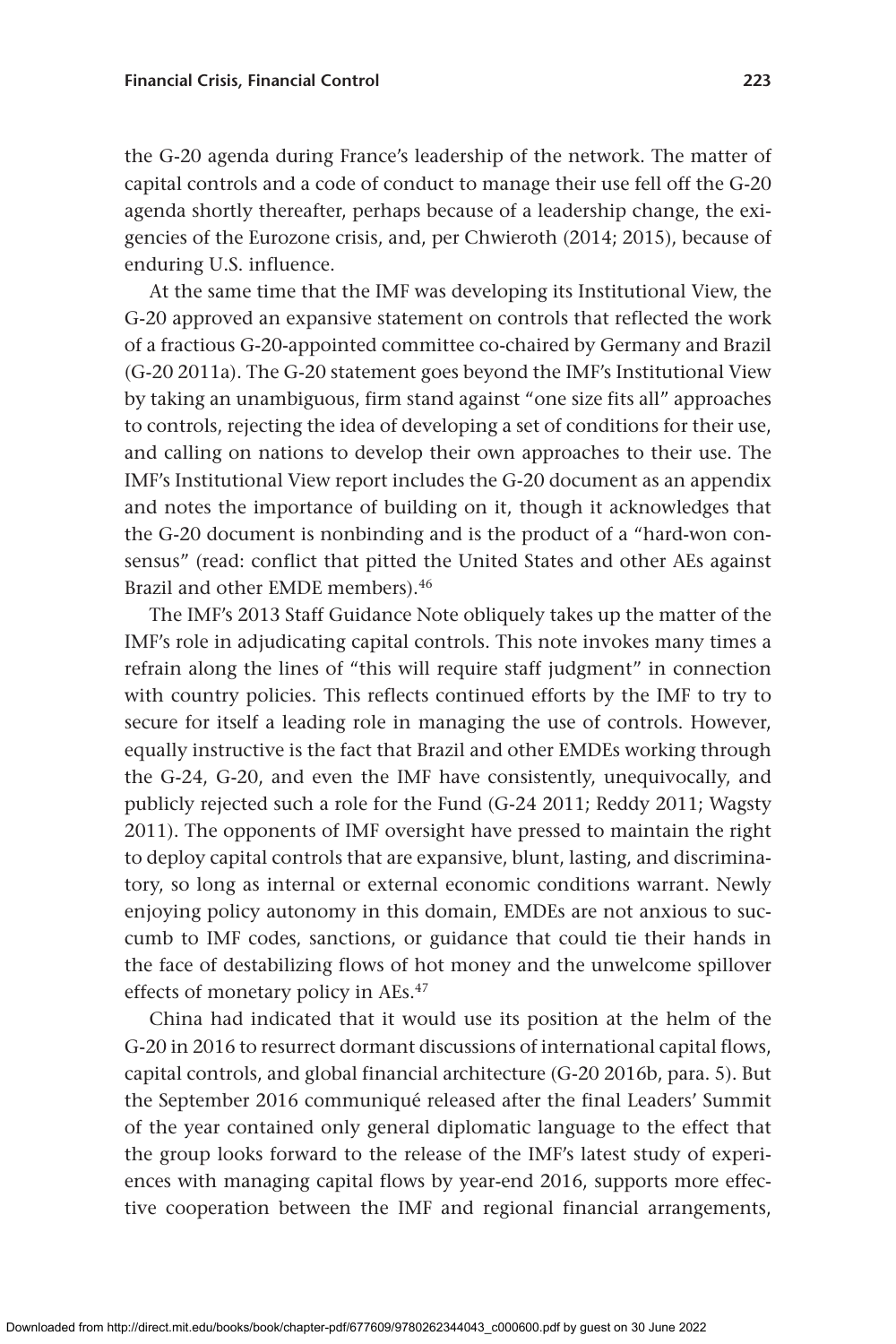welcomes the upcoming CMIM-IMF test run, and endorses a strengthened global financial safety net with a strong, quota-based, and adequately resourced IMF at its center (G-20 2016c). China may have passed on the opportunity to take the lead on capital flow management because its officials were occupied with domestic financial volatility during 2016 and the launch of new institutions, such as the AIIB.

## **Conclusion**

The ultimate outcome of the rethinking of capital controls is uncertain, of course. It is possible that the pre-2008 view of controls may reestablish itself, not least because its advocates have proven remarkably adept at "paradigm maintenance" over the last three decades—as Wade (1996), Mirowski (2010), and Hodgson (2009) have noted, and as Polanyi (2001[1944], 143) argued long ago. As with most rebranding exercises, there is also uncertainty about whether the new framing will prove sufficiently sticky, especially in the context of tensions and countervailing impulses at the IMF and elsewhere, a resilient bias within economics against state management of economic flows, and new attempts to assert outflow controls in times of distress that would run counter to the interests of powerful financial actors.

That said, it seems most unlikely that the pendulum will swing back in the direction of reifying capital liberalization. The myriad changes that I have examined here (and throughout the book)—especially the pragmatic turn in global financial governance, along with the growing exigencies occasioned by the latest turbulence in the world economy—portend continuing interest in and experimentation with capital controls.<sup>48</sup>

In the end, whether the IMF's new openness on capital controls fades with the crisis may not matter much insofar as the institution has been rendered less relevant as it faces increasingly autonomous and assertive EMDE members, on which it now depends. The fact that many economies that performed relatively well during the crisis successfully utilized controls has eliminated the instrument's long-standing stigma. That the Fund has also acknowledged the utility of outflow controls in countries in crisis also makes it harder to envision a return to pre-2008 views.

For now, there seems to be substantial momentum propelling increasing use of and experimentation with the flexible deployment of capital controls, in some cases with IMF support and in most other cases without IMF resistance. The fact that support for capital controls stems from such diverse quarters today increases the likelihood that the new thinking will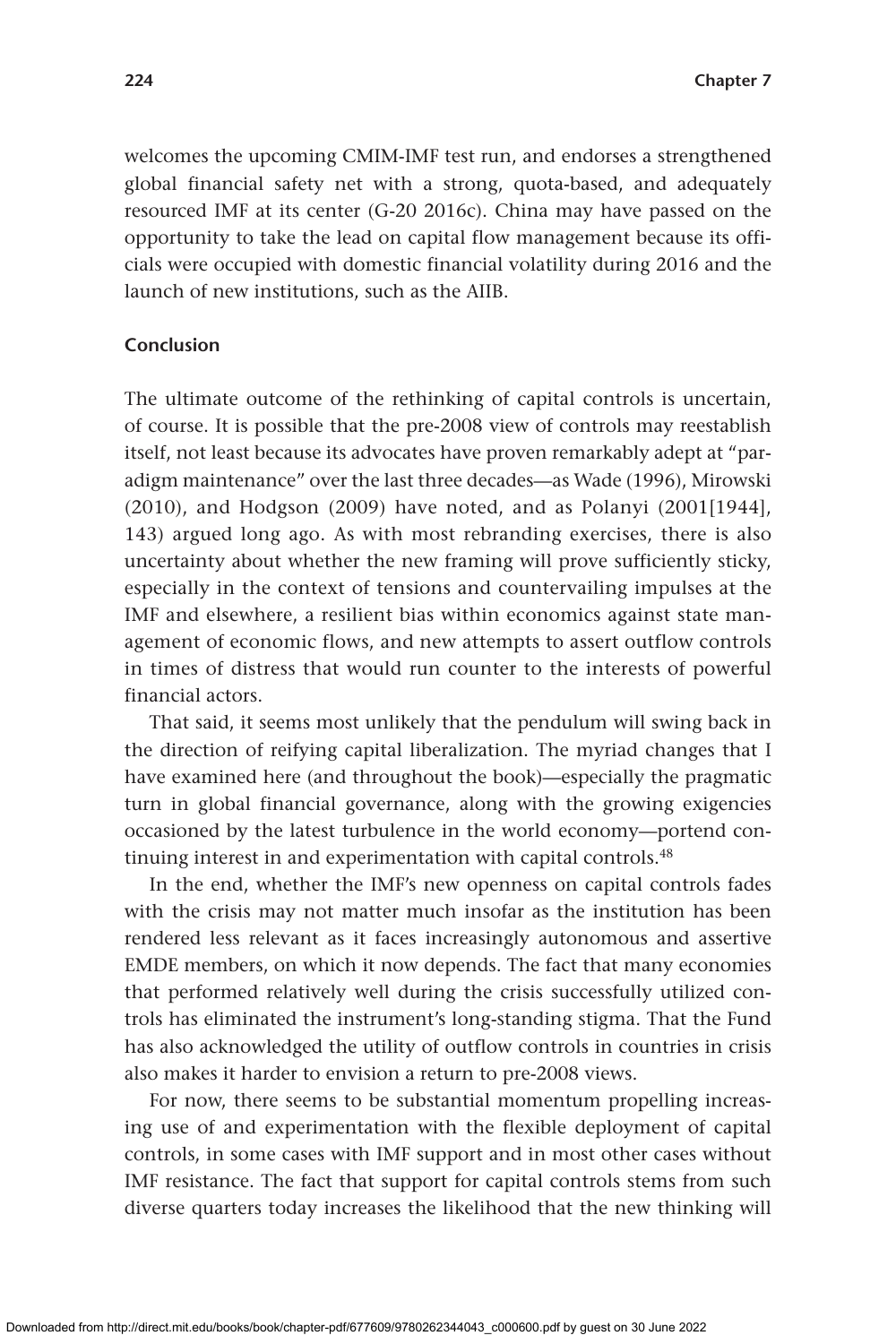be sustained. Prominent neoclassical economists have used the tools and language of their discipline to make a theoretical case for controls and to highlight the costs of policy spillover effects. Neoclassical and heterodox economists have added ample empirical evidence that controls have had important beneficial macroeconomic effects during the crisis. Former and current central bankers such as Bernanke and Kuroda have spoken in favor of controls. Key officials of the BWIs have argued in favor of some types of capital controls (under some conditions). National policymakers in many of the most assertive EMDEs are committed to controls. And rating agencies have come to accept capital controls in many contexts as reasonable policy responses to financial threats. Such widespread support not only makes possible the continued use of capital controls but also creates the opportunity for the construction of a viable, flexible, and permissive capital control regime that is consistent with the goals of mitigating negative international spillovers and financial instability while promoting development and enhancing national policy space.

The widening of policy space and the practical experience with capital controls gained during the global crisis may prove consequential in the immediate future, if as we might expect the emerging financial fragility continues to deepen. Even as the problems of "doing too well" fade across EMDEs, earlier experiments with controls on capital inflows may pay important dividends in what are likely to be challenging times ahead. A critical test of recent and ongoing experiences with capital controls will occur in future crises, as states rely on and adjust fledgling practices and policies in hopes of dampening instability and otherwise managing turbulence better than they had over the course of previous crises. The coming period may test—sooner rather than later—the resilience of the new openness to controls, especially on outflows. It may also test the ability of states and institutions to capitalize on the opportunities that they have had for learning by doing and learning from others that have thus far been afforded by the crisis.

One reason for cautious optimism is found in the effects of the enormous capital outflows from the EMDEs in 2015 and early 2016. Taken in isolation, the numbers are bleak. In the past, outflows of this magnitude would inevitably have induced an immediate, severe, and sustained crisis and touched off crisis contagion across the EMDEs. It is notable, then, that despite the intensity of EMDE capital flow reversals since 2015, EMDEs have not imploded. In comparison with the past, EMDEs are demonstrating significant financial resilience (UNCTAD 2016, chap. 1, fn14). China's experience is particularly notable. Although China has suffered extraordinary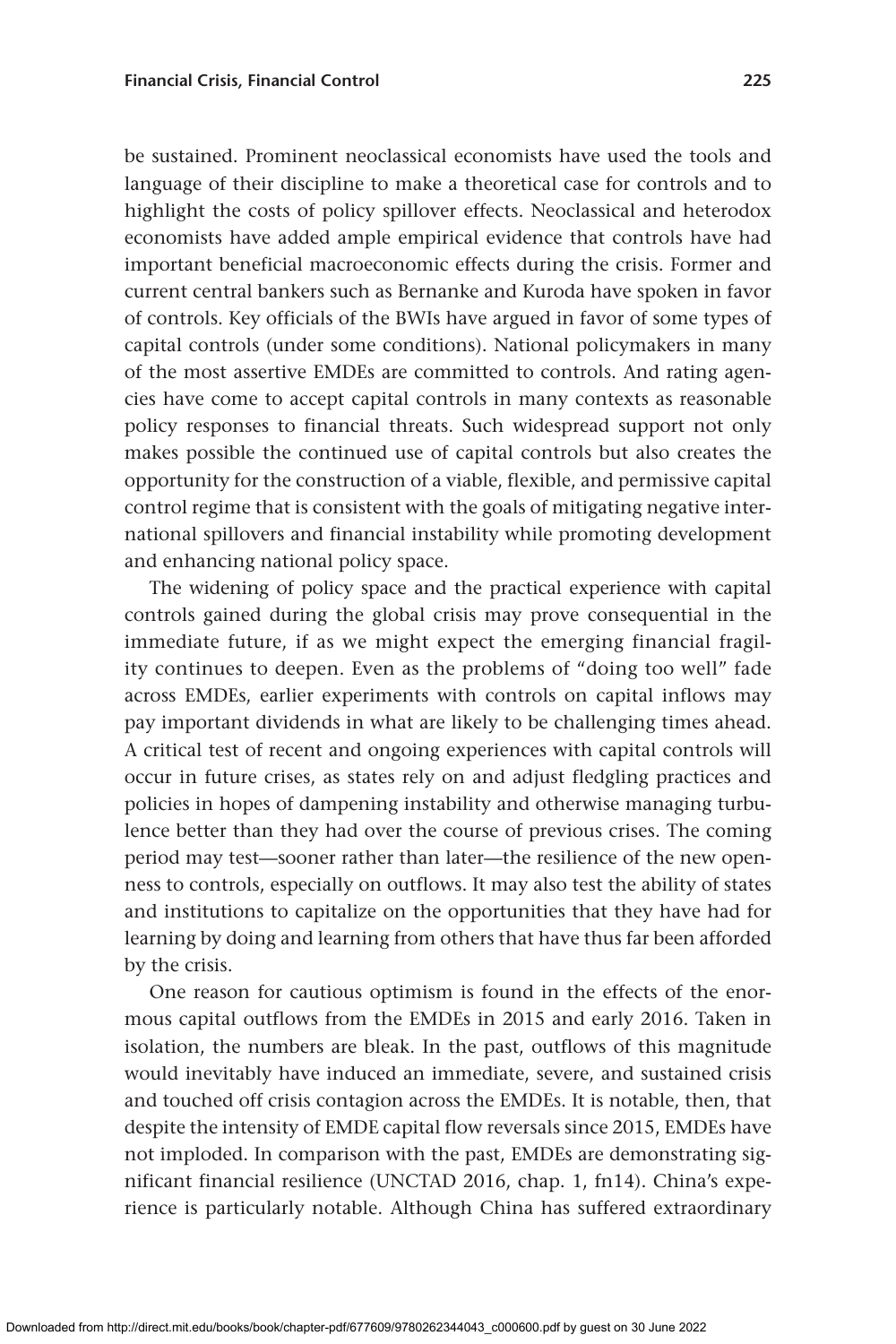outflows, it continues to possess the largest international reserve holdings in the world (ibid.).

In my view, it is critical that efforts be made to maintain and expand the opportunity that has emerged in the crisis environment for national policymakers to experiment with capital controls and to adjust them as circumstances warrant. The pressing policy challenge today, then, is to construct regimes that expand national policy autonomy to use capital controls while managing cross-border spillover effects. This certainly suggests abandoning or, at the very least, renegotiating the restrictions on capital controls in existing and pending bilateral and multilateral trade and investment agreements. It also suggests the need to develop global and/or regional frameworks for burden sharing and regional and international cooperation in the case of spillover effects. Recent and ongoing experimentation with subregional, regional, and transregional arrangements and institutions during the global crisis might therefore generate significant benefits in regard to developing strategies to manage the spillover effects from capital controls or currency fluctuations. Moreover, historical and recent experience indicates that capital controls on inflows and outflows should be thought of not as a last resort but rather as a permanent and dynamic part of a broader prudential, countercyclical toolkit to be deployed as internal and external conditions warrant, and that there are circumstances where controls may need to be blunt, comprehensive, significant, lasting, and discriminatory rather than modest, narrowly targeted, and temporary (Epstein, Grabel, and Jomo K. S. 2004; Erten and Ocampo 2013; Fritz and Prates 2014; Grabel 2003c; 2004; 2017; Rodrik 2015b).49

Any governance regime that seeks to develop a framework for capital controls should err on the side of generality, flexibility, and permissiveness; should involve and promote cooperation by both capital source and recipient countries; and should embody an evenhanded acknowledgment that monetary policies, like capital controls, have positive and negative global spillover effects that necessitate some type of burden sharing. It is therefore heartening that the crisis appears to have occasioned the rediscovery of the relevant views of Keynes and White<sup>50</sup> and that these views have been given new life by the widespread use and rebranding of capital controls across diverse national contexts and by the related attention to currency wars and policy spillovers.

The spread of capital controls and the conflict over spillovers highlights the problems associated with the absence of regional and/or global policy coordination. Brazil's former finance minister raised the matter of unwelcome spillover effects on many occasions. More recently, in October 2015,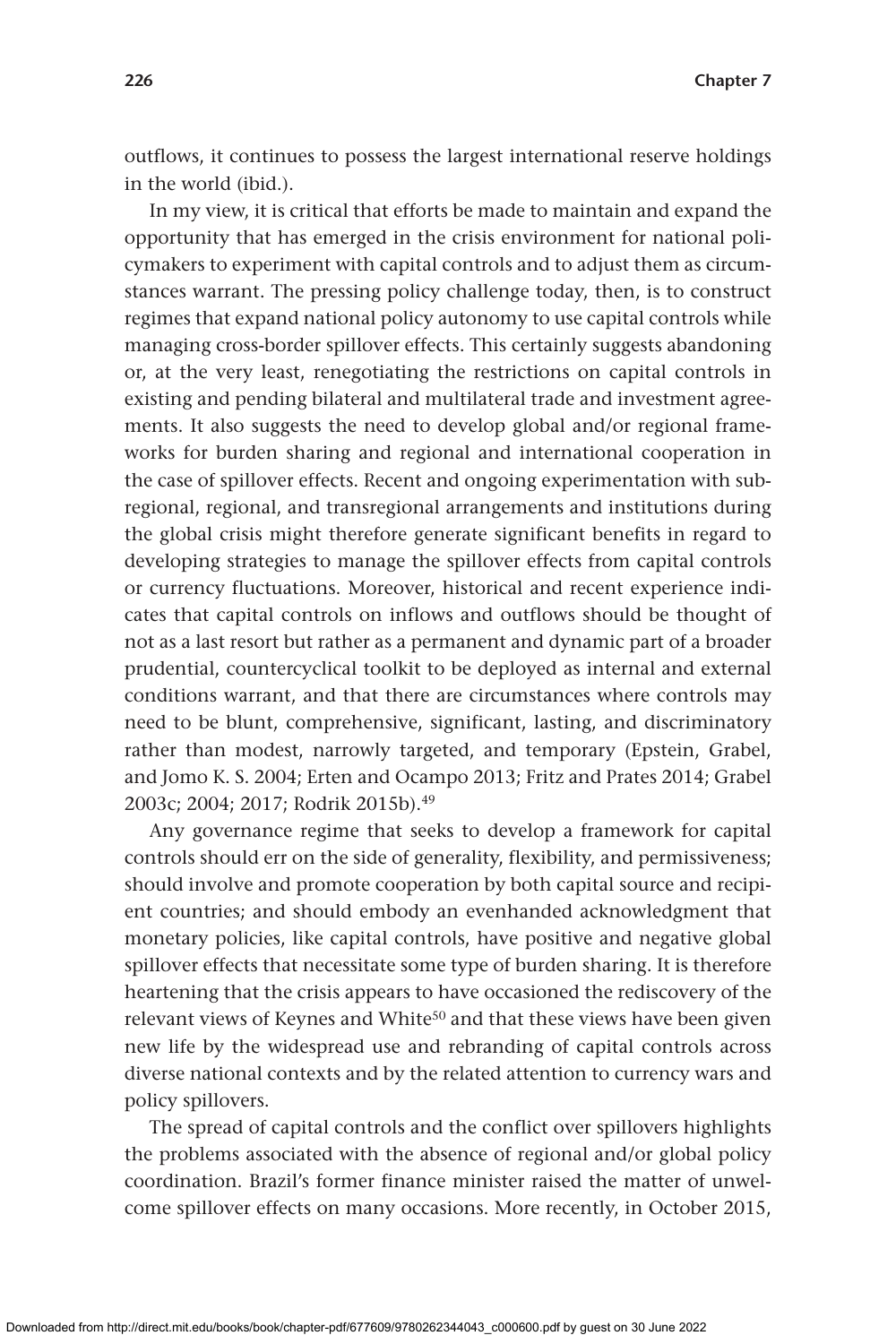Rajan began to be openly critical of IMF support of the easy money policies in AEs, and the institution's failure to flag the negative spillover effects of such measures (*Times of India* 2015). Echoing Mantega's concerns, Rajan has drawn attention to the tide of competitive and nationalist monetary easing among central banks in AEs, and the related absence of consideration of the negative financial and political spillover effects for EMDEs (ibid.).

Rajan's proposals warrant attention here because they focus attention on the right kinds of issues. He calls on the IMF (and possibly the G-20 and BIS) to develop a system for assessing the net effects of policy spillovers, in which spillovers would be graded on a color-coded traffic light type of system. "Green-rated" policies are those that are beneficial to domestic and foreign economies, have few adverse spillovers, or only have temporary negative spillover effects on foreign economies. "Orange" are those policies that should be used only temporarily and only with care. In contrast, "red" policies are those that should be avoided at all times because they are likely to have significant adverse spillover effects on foreign economies (even if they have small positive effects on the domestic economy) (Rajan 2016a; 2016b). For reasons of expediency, a group of globally representative "eminent academics" (appointed by the IMF, G-20, and/or BIS) would measure, analyze, and grade policies in terms of their spillover effects. The next step would involve discussions within international organizations (such as the IMF Executive Board and the BIS) that would be based on background papers on spillovers prepared by the IMF, academics, and central banks in EMDEs. Following these discussions, policymakers would be asked to defend their policy choices when they are deemed to have spillover effects that are sufficiently detrimental so as to be graded red. Rajan notes that it would be necessary to consider how and if consideration of international spillovers aligns with the domestic mandates of individual central banks. He also observes that his approach might necessitate either a new international agreement or, at the very least, a change in the IMF's Articles of Agreement. One might expect a renewed attention to policy spillovers in 2017 if EMDEs, as expected, continue to experience fallout from a strengthening dollar and tightening U.S. monetary policy (or more generalized volatility in U.S. markets).

We have thus far focused on the negative spillover effects of capital controls and monetary policies. But capital controls can also have beneficial political and economic spillovers. In particular, they can enhance democracy, state capacity, and national policy autonomy. Returning to Hirschman's exit and voice, capital controls can to some degree rebalance political voice by limiting the entrance and exit options available to the